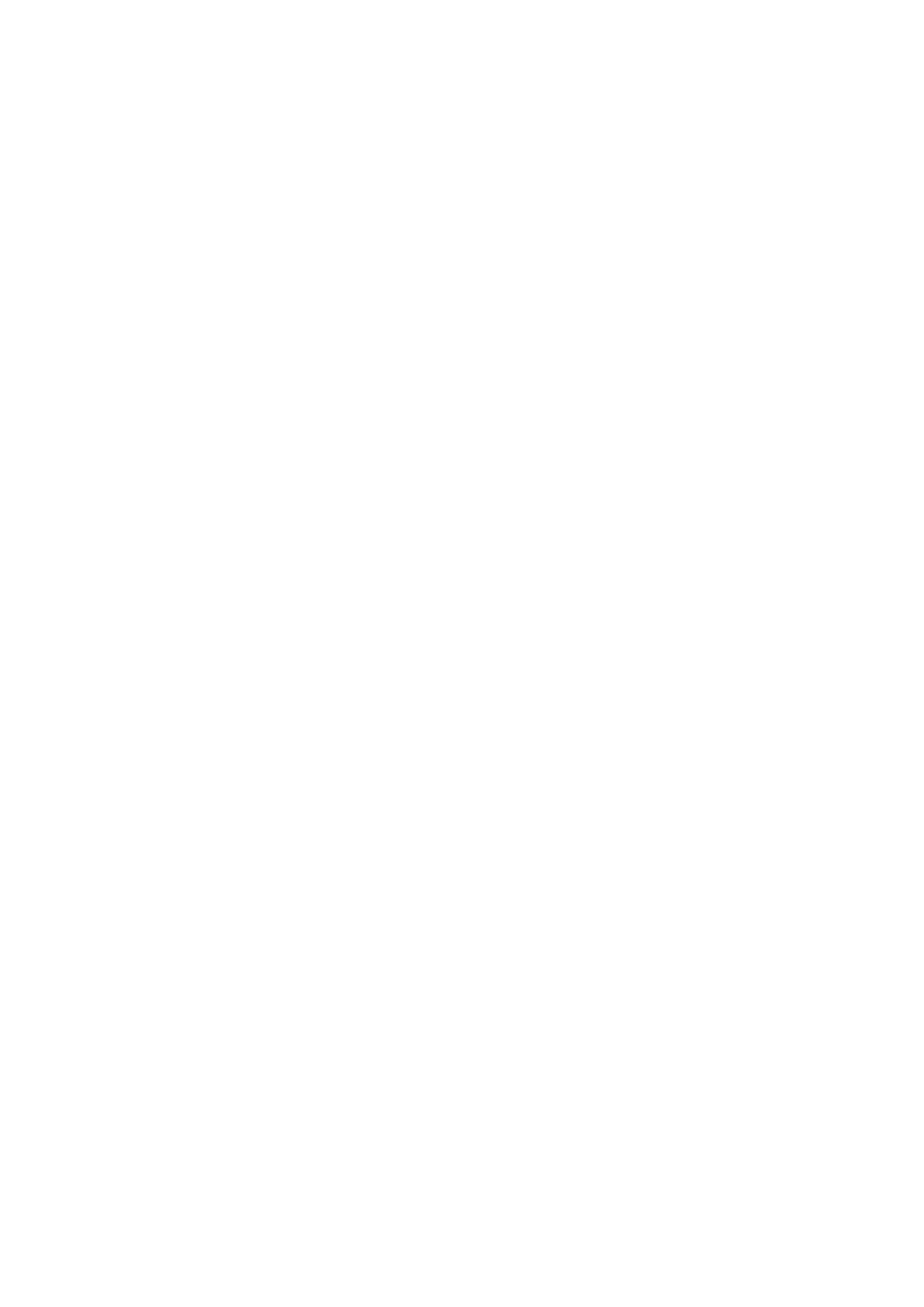From the Great Path of Reasoning, the Explanation of the Presentation of Objects and Object-Possessors as well as **Awarenesses and Knowers** (*lorig*)



that is known as

The Magical Key to the Path of Reasoning that is the Presentation of Collected Topics, Opening the Meaning of the Root Text on Valid Cognition

> by **Purbuchok Ngawang Jampa**

An abbreviated translation by Ven. Lobsang Dorje, closely based upon the detailed translation by Elizabeth Napper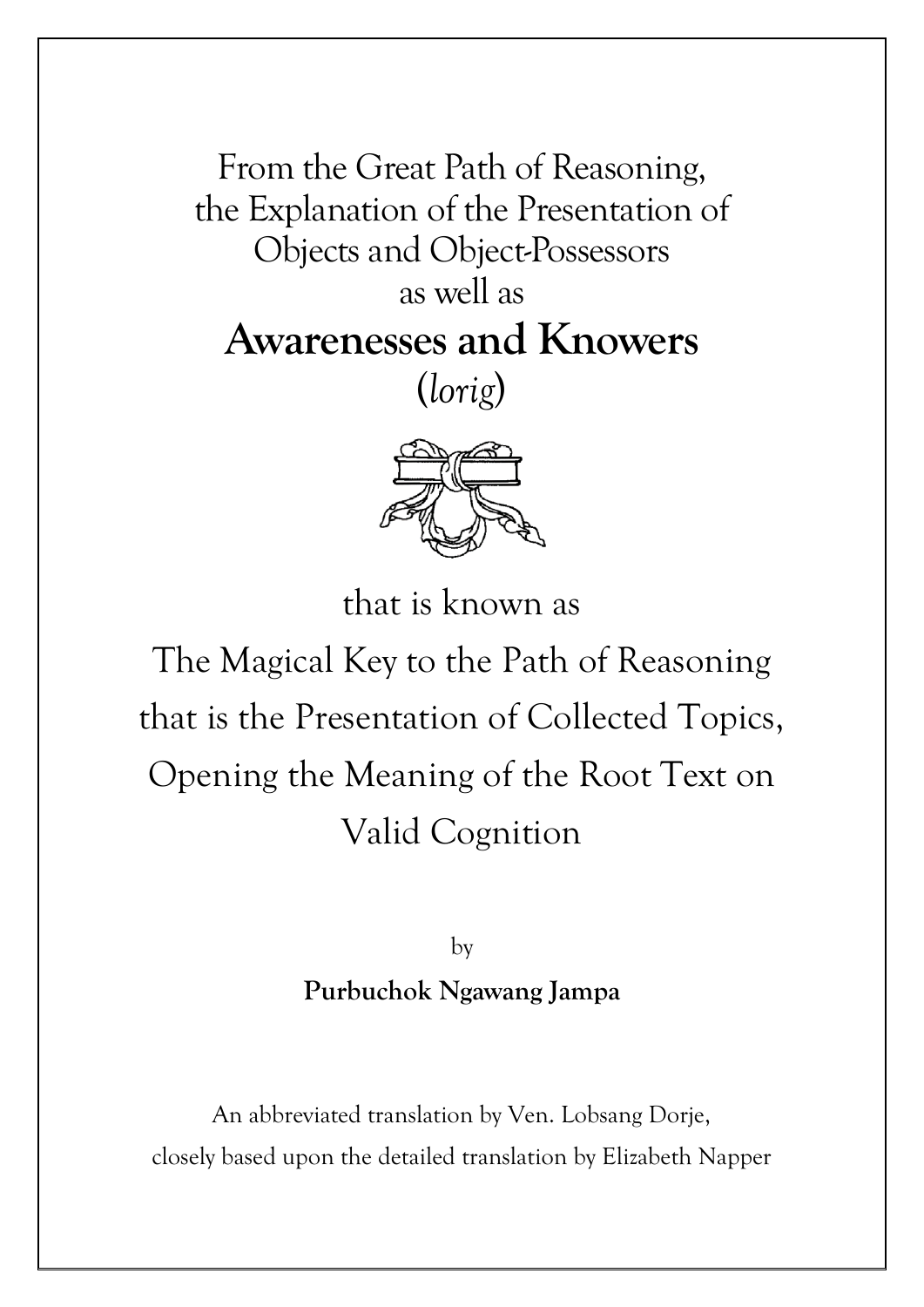

Ancillary: The Mode of Asserting Tenets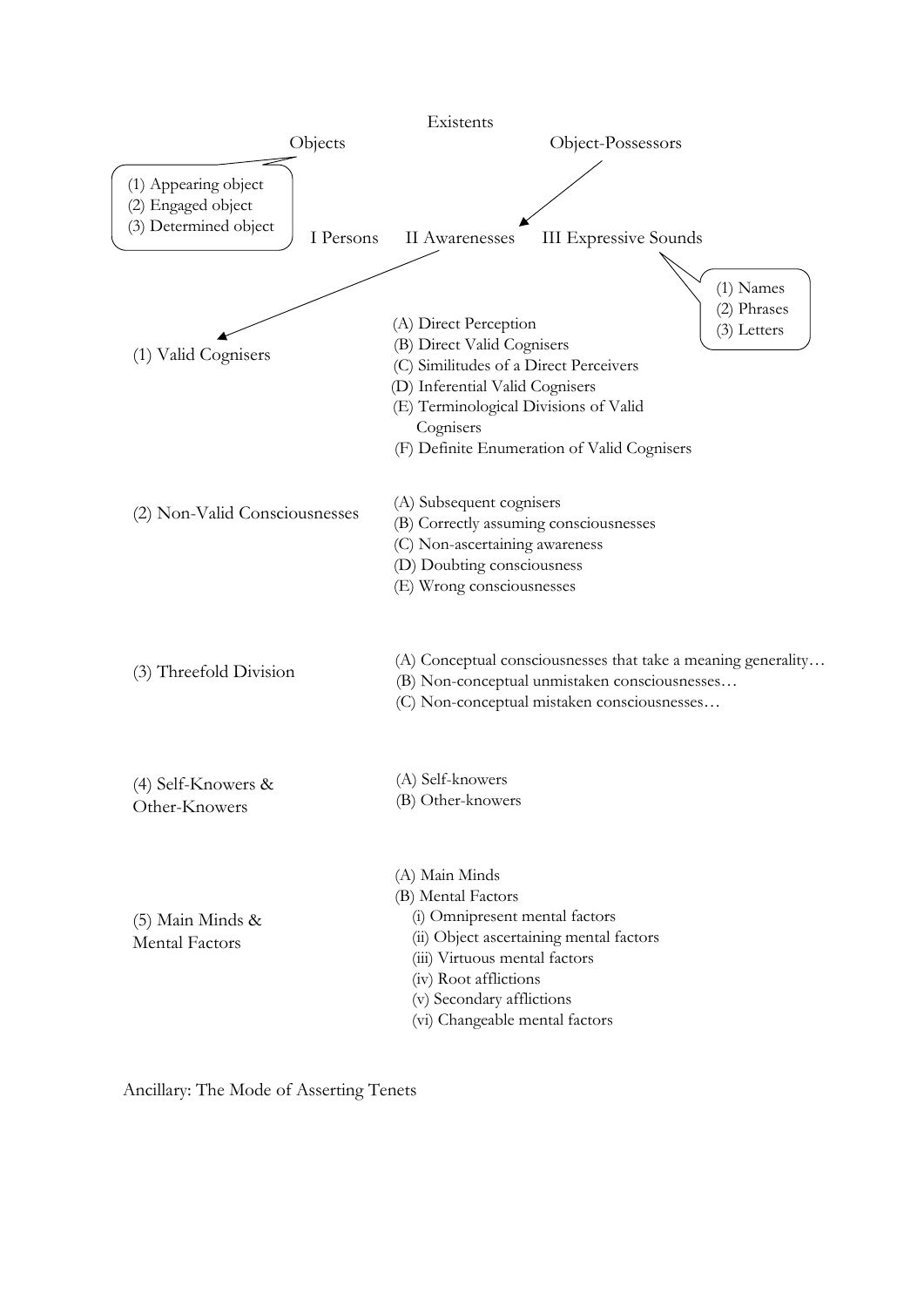| (2) Valid cognisers that induce ascertainment by themselves and valid cognisers when                                                                                                       |  |
|--------------------------------------------------------------------------------------------------------------------------------------------------------------------------------------------|--|
|                                                                                                                                                                                            |  |
|                                                                                                                                                                                            |  |
|                                                                                                                                                                                            |  |
|                                                                                                                                                                                            |  |
|                                                                                                                                                                                            |  |
|                                                                                                                                                                                            |  |
|                                                                                                                                                                                            |  |
|                                                                                                                                                                                            |  |
|                                                                                                                                                                                            |  |
| (A)Conceptual consciousnesses that take a meaning generality as their held object 15<br>(B) Non-conceptual unmistaken consciousnesses that take a specifically characterised phenomenon as |  |
|                                                                                                                                                                                            |  |
| (C) Non-conceptual mistaken consciousnesses that take a clear appearance of a non-existent as their                                                                                        |  |
|                                                                                                                                                                                            |  |
|                                                                                                                                                                                            |  |
|                                                                                                                                                                                            |  |
|                                                                                                                                                                                            |  |
|                                                                                                                                                                                            |  |
|                                                                                                                                                                                            |  |
|                                                                                                                                                                                            |  |
|                                                                                                                                                                                            |  |
|                                                                                                                                                                                            |  |
|                                                                                                                                                                                            |  |
|                                                                                                                                                                                            |  |
|                                                                                                                                                                                            |  |
|                                                                                                                                                                                            |  |
|                                                                                                                                                                                            |  |
|                                                                                                                                                                                            |  |

# Contents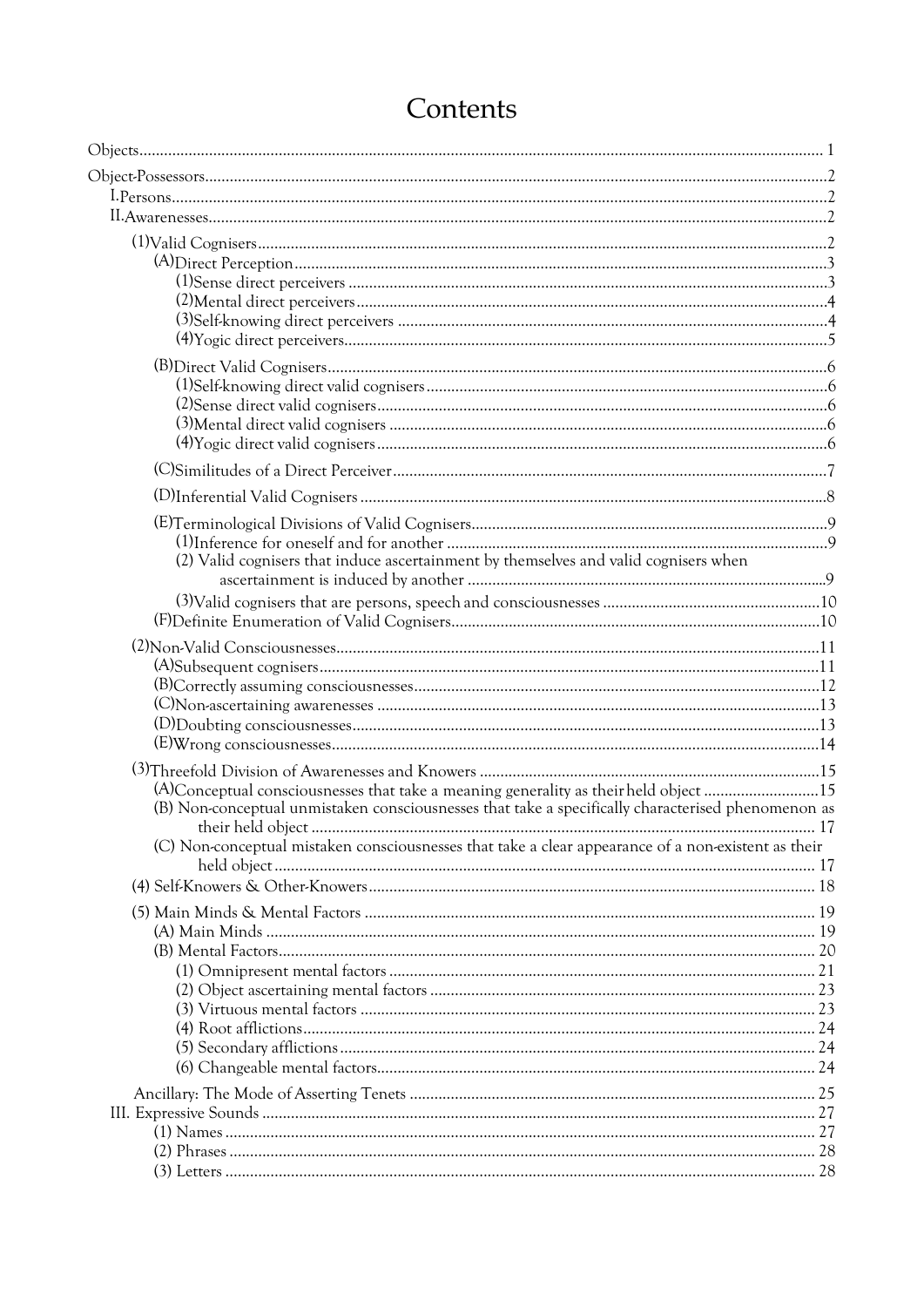# **Objects**

Definition of an **object**:

That which is known by an awareness.

Divisions of objects:

(1) appearing object (2) engaged object (3) determined object

Synonyms: appearing object of a particular awareness held object of that awareness

Whatever is an established base is necessarily an appearing object. This is because

(a) whatever is a functioning thing is necessarily the appearing object of a direct perceiver, and

(b) whatever is permanent is necessarily the appearing object of a conceptual consciousness.

(a) The first reason is established because the following are synonymous:

Synonyms: appearing object of a direct perceiver

held object of a direct perceiver

functioning thing

Furthermore, it follows that whatever is a functioning thing must be the appearing object of a direct perceiver because whatever is a functioning thing must be that which is realised in a manifest manner by a direct perceiver.

(b) The second basic reason [i.e. whatever is permanent is necessarily the appearing object of a conceptual consciousness] is established because the following are synonymous: Synonyms: appearing object of a conceptual consciousness

held object of a conceptual consciousness permanent phenomenon

Synonyms: engaged object of a direct perceiver object of the mode of apprehension of a direct perceiver

Synonyms: determined object of a conceptual consciousness engaged object of a conceptual consciousness object of the mode of apprehension of a conceptual consciousness

Whatever is an established base is necessarily the object of the mode of apprehension of both a conceptual and a non-conceptual consciousness

| Direct Perception                                         | Conceptual Consciousness                                                      |
|-----------------------------------------------------------|-------------------------------------------------------------------------------|
| 1) Appearing object / Held object                         | 1) Appearing object / Held object                                             |
| 2) Object of the mode of apprehension /<br>Engaged object | 2) Object of the mode of apprehension /<br>Engaged object / Determined object |
| 3) Observed object                                        | 3) Observed object                                                            |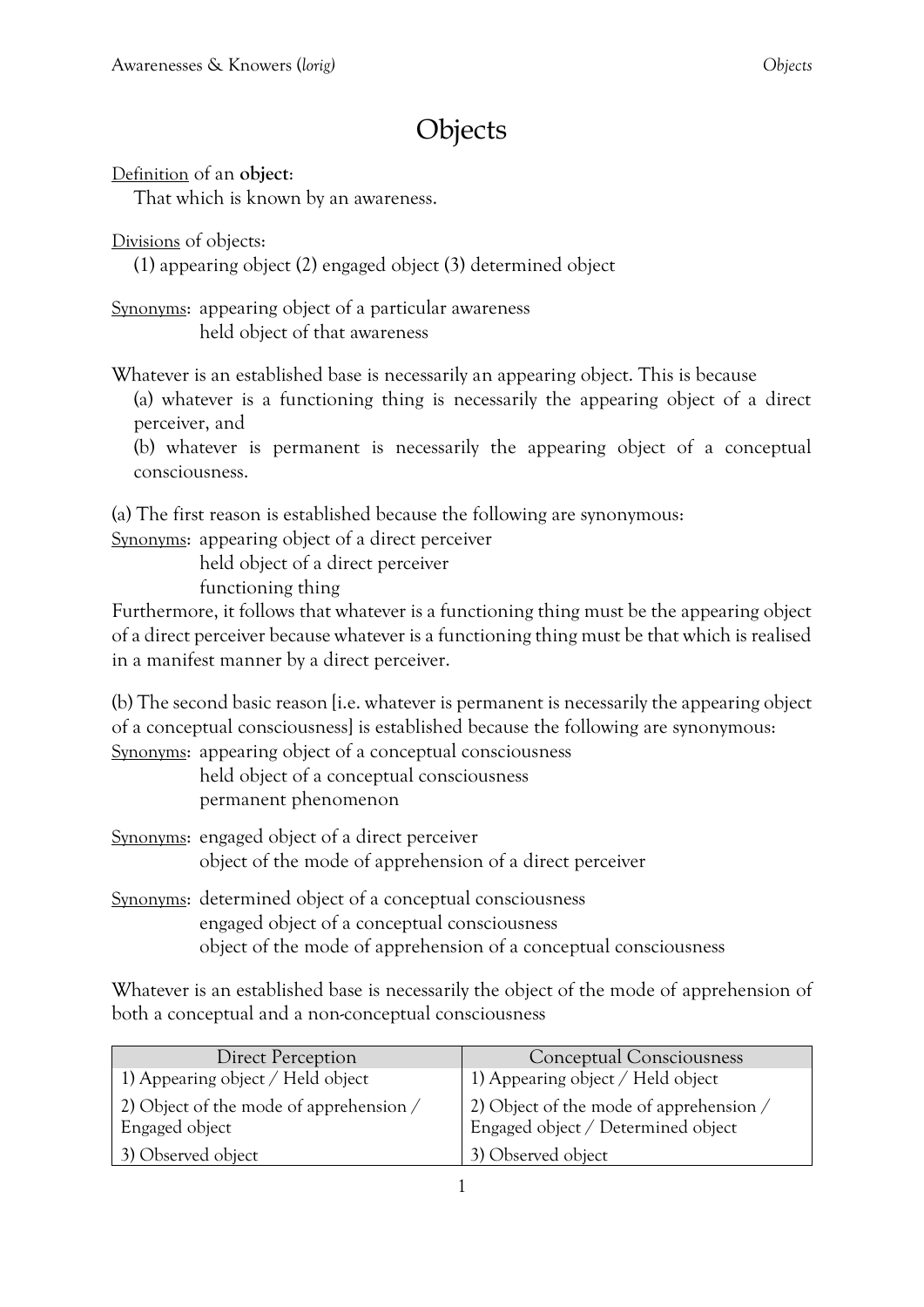# Object-Possessors

#### Definition of an **object-possessor**:

A functioning thing that possesses its object of any kind.

Divisions of object-possessors:

(I) persons

(II) awarenesses

(III) expressive sounds [page 26]

## I. Persons

Definition of a **person**:

A being imputed in dependence upon any of its five aggregates.

Synonyms: Self, I, person and being

Illustration of a person: A being who possesses a basis of one of the three realms.

### II. Awarenesses

Definition of an **awareness**: A knower.

Definition of a **consciousness**: That which is clear and knowing.

Synonyms: Awareness, knower and consciousness

Divisions of awarenesses:

(1) valid cognisers

(2) non-valid consciousnesses [page 11]

# **(1) Valid Cognisers**

Definition of a **valid cogniser**:

A new incontrovertible knower.

There is a necessity for expressing the three – "new", "incontrovertible", and "knower" – as parts of the definition of valid cogniser, because:

- "new" eliminates that subsequent cognisers are valid cognisers,
- "incontrovertible" eliminates that correct assumptions are valid cognisers, and
- "knower" eliminates that physical sense powers are valid cognisers.

Divisions of valid cognisers:

- (1) direct valid cognisers [page 6]
- (2) inferential valid cognisers [page 8]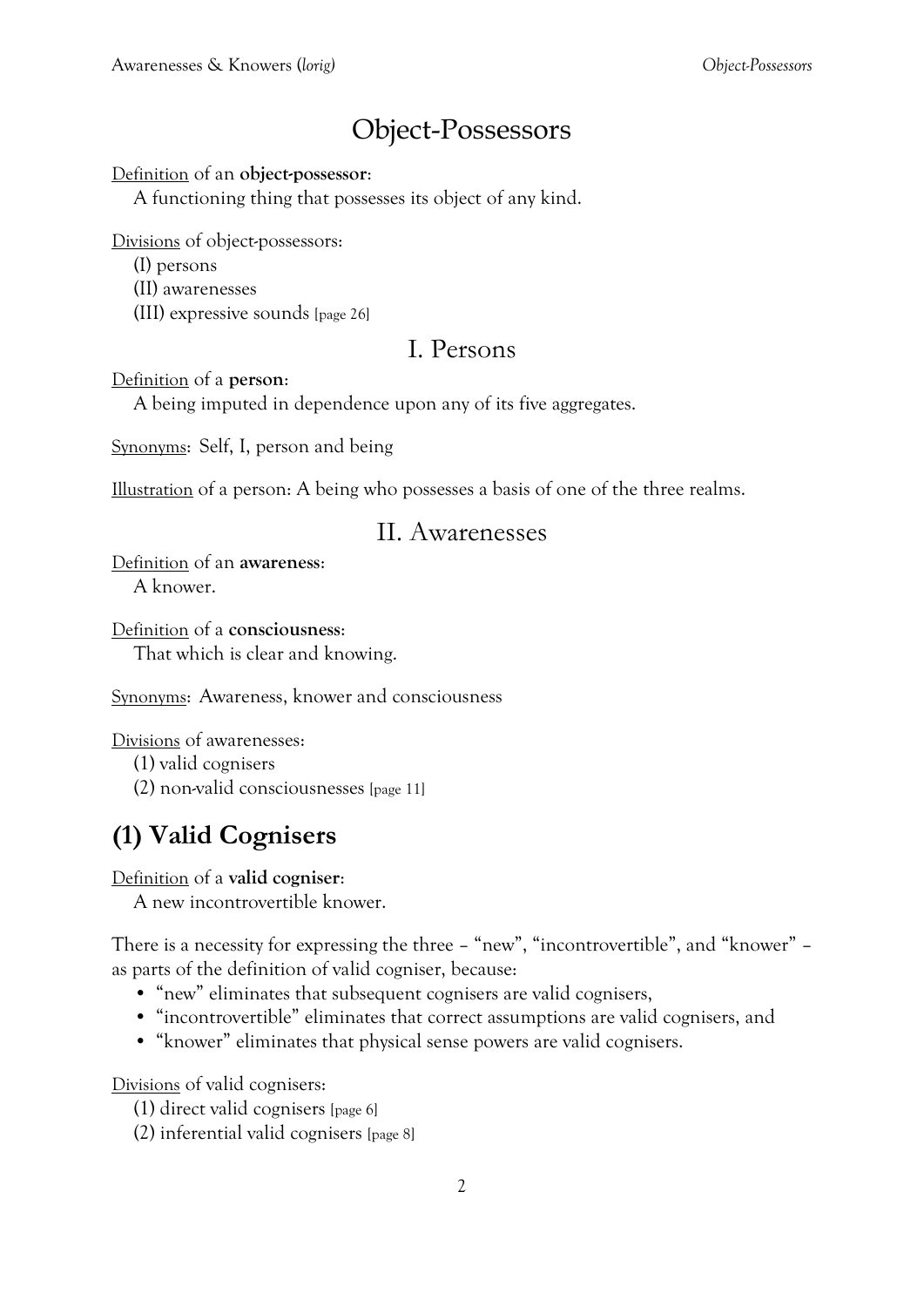# **(A) Direct Perception**

Definition of an awareness that is a **direct perceiver**:

A knower that is non-conceptual and unmistaken.

Divisions of direct perceivers:

- (1) sense direct perceiver
- (2) mental direct perceiver
- (3) self-knowing direct perceiver
- (4) yogic direct perceivers

### **(1) Sense direct perceivers**

Definition of a **sense direct perceiver**:

- That which is produced in dependence on a physical sense power that is its own uncommon empowering condition, and
- is a knower that is non-conceptual and unmistaken.

Divisions of sense direct perceivers:

(1) valid cognisers that are sense direct perceivers

- (2) subsequent cognisers that are sense direct perceivers
- (3) non-ascertaining awarenesses that are sense direct perceivers

Illustrations of sense direct perceivers:

- (1) The first moment of a sense direct perceiver apprehending a form.
- (2) The second moment of a sense direct perceiver apprehending a form.
- (3) A sense direct perceiver apprehending a form in the continuum of a being whose

mind is especially attracted to a pleasant sound.

Alternative divisions of sense direct perceivers:

- (1) sense direct perceivers apprehending forms
- (2) sense direct perceivers apprehending sounds
- (3) sense direct perceivers apprehending odours
- (4) sense direct perceivers apprehending tastes
- (5) sense direct perceivers apprehending tangible objects

Definition of a **sense direct perceiver apprehending a form**:

- That which is generated in dependence on its own uncommon empowering condition, the eye sense power, and its observed object condition, a form, and
- is a knower that is non-conceptual and unmistaken.

Extend this format to the other sense direct perceivers.

Thus, the definition of a **sense direct perceiver apprehending a sound**, etc. is:

- That which is generated in dependence on its own uncommon empowering condition, the ear sense power, and its observed object condition, a sound, and
- is a knower that is non-conceptual and unmistaken.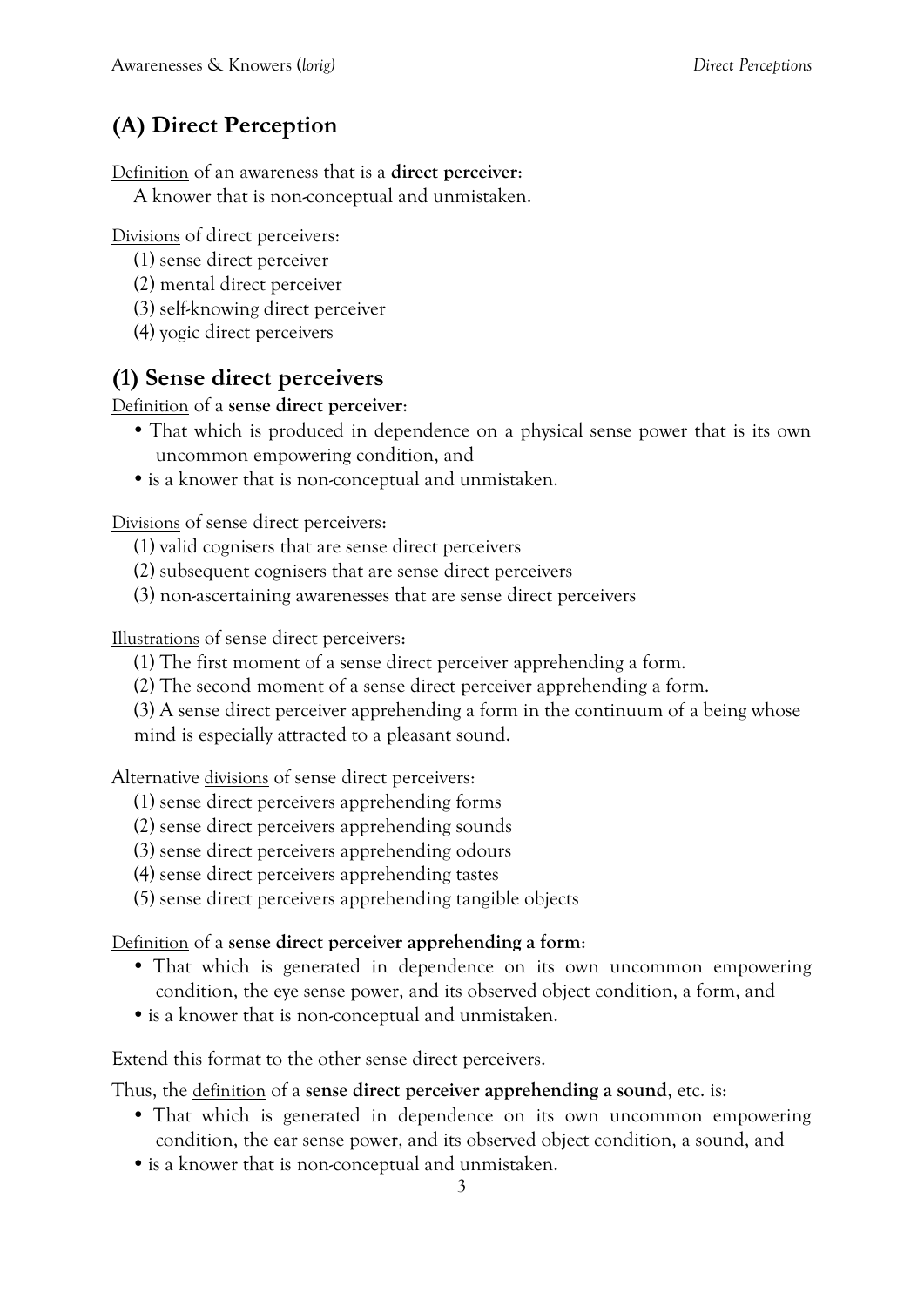# **(2) Mental direct perceivers**

Definition of a **mental direct perceiver**:

- That which is produced in dependence on a mental sense power that is its own uncommon empowering condition and
- is a consciousness that is an other knower that is non-conceptual and unmistaken.

Divisions of mental direct perceivers:

- (1) valid cognisers that are mental direct perceivers
- (2) subsequent cognisers that are mental direct perceivers
- (3) non-ascertaining awarenesses that are mental direct perceivers

Illustrations of mental direct perceivers:

(1) The first moment of a clairvoyance that knows another's mind.

(2) The second moment of a clairvoyance that knows another's mind.

(3) A mental direct perceiver apprehending a sound in the continuum of a being whose mind is especially attracted to a beautiful form.

# **(3) Self-knowing direct perceivers**

#### Definition of a **self-knower**:

That which has the aspect of an apprehender.

#### Definition of a **self-knowing direct perceiver**:

That which has the aspect of an apprehender, is non-conceptual, and is unmistaken.

Divisions of self-knowing direct perceivers:

- (1) valid cognisers that are self-knowing direct perceivers
- (2) subsequent cognisers that are self-knowing direct perceivers
- (3) non-ascertaining awareness self-knowing direct perceivers

Illustrations of self-knowing direct perceivers:

- (1) The first moment of a self-knowing direct perceiver that experiences an eye consciousness.
- (2) The second moment of a self-knowing direct perceiver that experiences an eye consciousness.
- (3) A self-knowing direct perceiver in the continuum of a Samkhya [Enumerator] that experiences happiness as being a consciousness.

 A self-knowing direct perceiver in the continuum of a Vaisheshika [Particularist] that experiences happiness as being a consciousness.

• A self-knower in the continuum of a Charvaka [Materialist] that experiences an inferential cogniser as being a valid cogniser.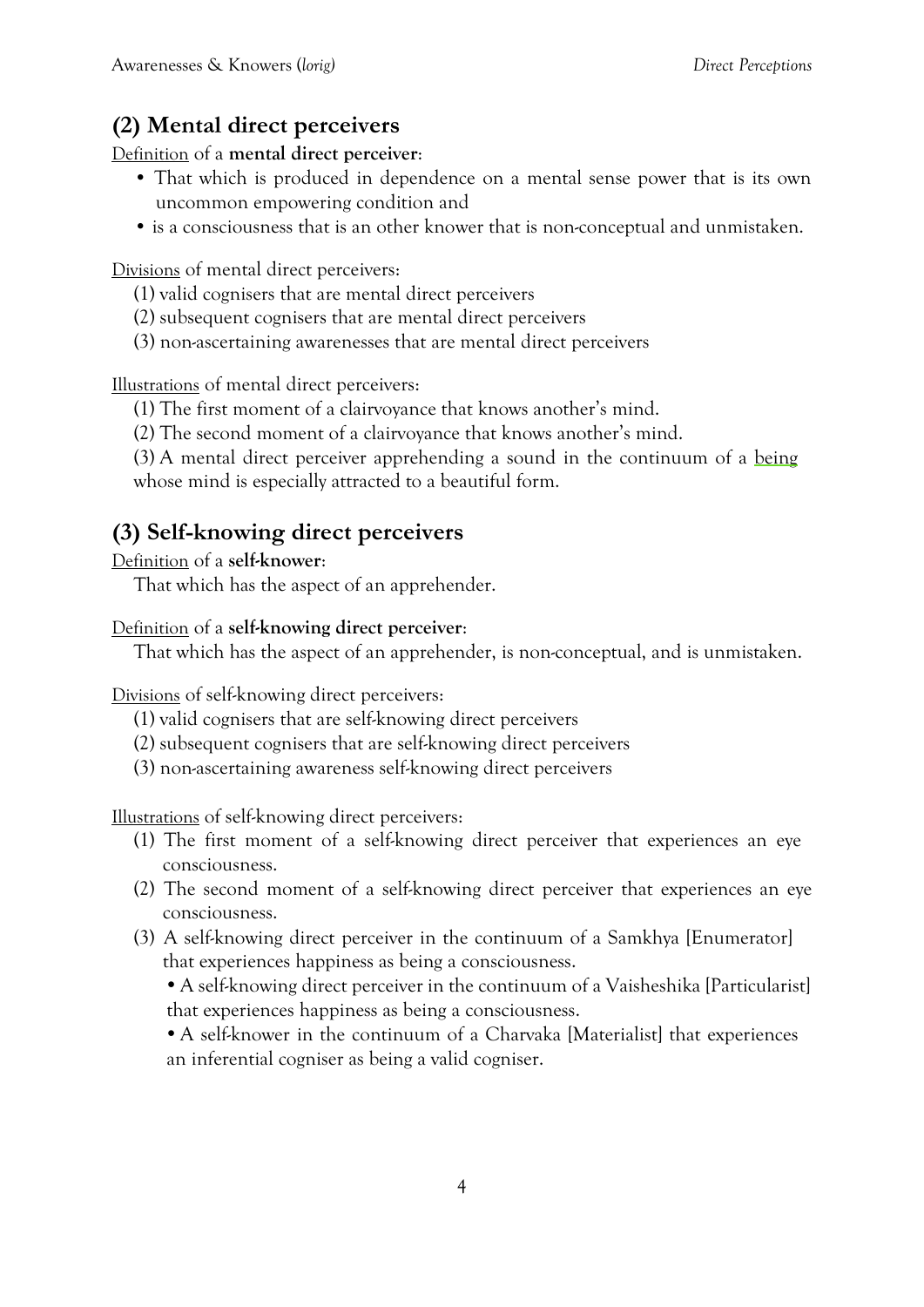## **(4) Yogic direct perceivers**

Definition of a **yogic direct perceiver**:

- That which is generated in dependence on its own uncommon empowering condition, a stabilisation that is a union of calm abiding and meditative insight, and
- is an other-knowing exalted knower in the continuum of an arya that is nonconceptual and unmistaken.

Divisions of yogic direct perceivers:

- (1) valid cognisers that are yogic direct perceivers
- (2) subsequent cognisers that are yogic direct perceivers

There are no non-ascertaining awarenesses that are yogic direct perceivers because whatever is a yogic direct perceiver necessarily ascertains its object of comprehension. This is because Dharmakirti's *Commentary on (Dignaga's) "Compendium on Valid Cognition"* says,

"From just seeing, the great intelligent ones ascertain all aspects."

Although subsequent cognisers that are yogic direct perceivers exist, the second moment and so forth of an omniscient exalted wisdom are not subsequent cognisers because whatever is an omniscient exalted wisdom is necessarily a valid cogniser. This is so because Gyaltsab's *Explanation of (Dharmakirti's) "Commentary on (Dignaga's) 'Compendium on Valid Cognition'": Unmistaken Illumination of the Path to Liberation* says,

"No matter how much I turn inside and think about it, I do not feel that an omniscient exalted wisdom is not pervaded by being a new realiser."

Also, Khedrup Rinpoche's *Clearing Away Darkness of Mind with Respect to the Treatises on Valid* cognition says,

"If [something] became a subsequent cogniser merely through [its object's] being apprehended by a former valid cogniser, it would follow that the second and subsequent moments of an omniscient exalted wisdom would be subsequent cognisers. There exist many such flaws as will be indicated below."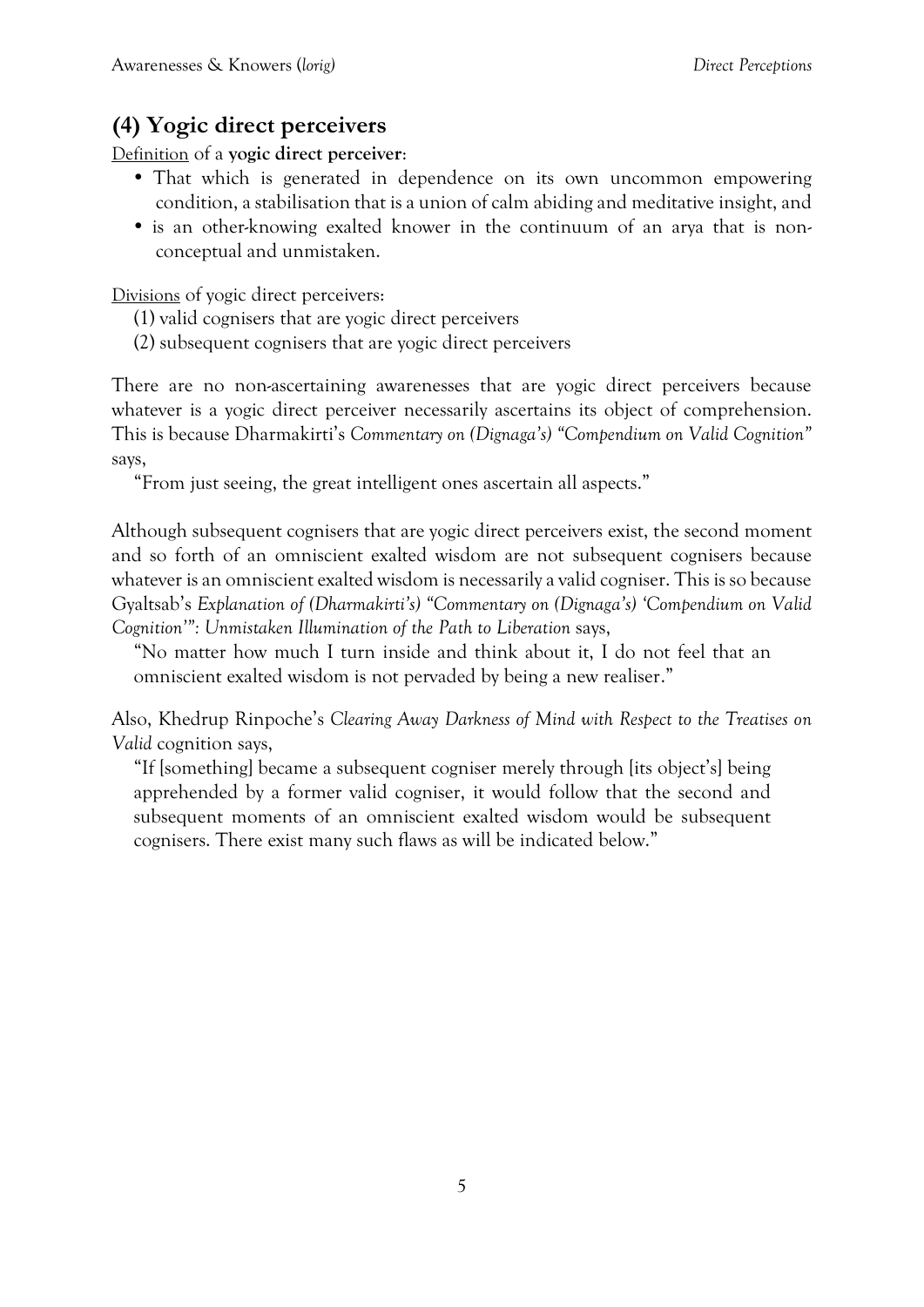## **(B) Direct Valid Cognisers**

#### Definition of a **direct valid cogniser**:

A new incontrovertible non-conceptual knower.

Divisions of direct valid cognisers:

- (1) self-knowing direct valid cognisers
- (2) sense direct valid cognisers
- (3) mental direct valid cognisers
- (4) yogic direct valid cognisers

### **(1) Self-knowing direct valid cognisers**

Definition of a **self-knowing direct valid cogniser**:

- A new incontrovertible non-conceptual knower,
- that is directed only inward and is just an apprehender.

### **(2) Sense direct valid cognisers**

Definition of a **sense direct valid cogniser**:

- A new incontrovertible non-conceptual knower,
- that arises in dependence upon a physical sense power that is its uncommon empowering condition.

Divisions of sense direct valid cognisers:

(1-5) sense direct valid cognisers apprehending forms and so forth.

## **(3) Mental direct valid cognisers**

Definition of a **mental direct valid cogniser**:

- A new incontrovertible non-conceptual knower,
- that arises in dependence upon a mental sense power that is its uncommon empowering condition.

Divisions of mental direct valid cognisers:

(1-6) mental direct valid cognisers apprehending forms and so forth.

### **(4) Yogic direct valid cognisers**

Definition of a **yogic direct valid cogniser**:

- An other-knowing exalted knower in the continuum of an arya that,
- in dependence upon a stabilisation that is a union of calm abiding and meditative insight and is its [uncommon] empowering condition,
- newly and directly realises either subtle impermanence or the coarse or subtle selflessness of persons.

Divisions of yogic direct valid cognisers:

- (1) valid cognisers directly realising subtle impermanence
- (2) valid cognisers directly realising the coarse selflessness of persons
- (3) valid cognisers directly realising the subtle selflessness of persons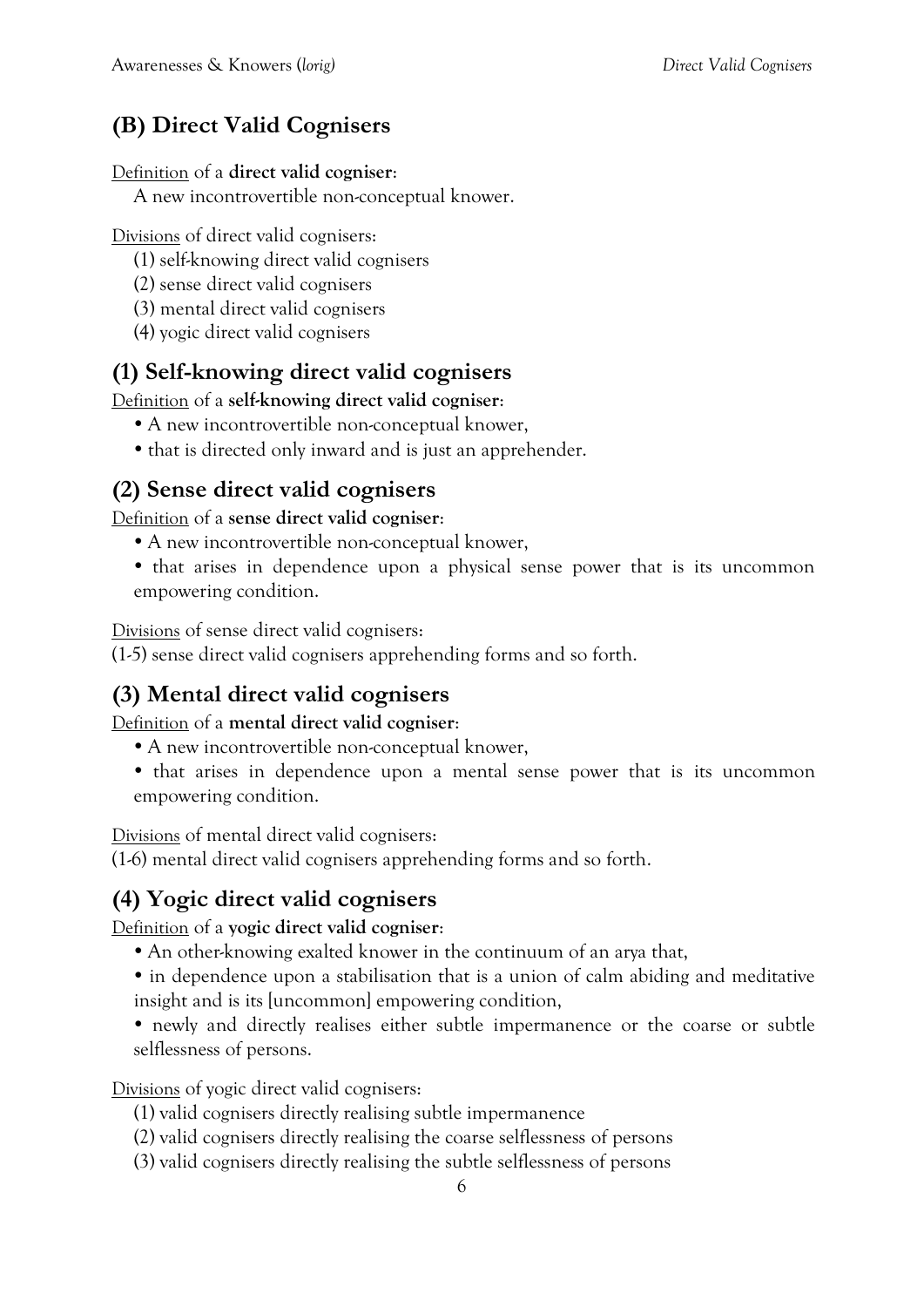## **(C) Similitudes of a Direct Perceiver**

Definition of a **similitude of a direct perceiver**:

A knower that is mistaken with regard to its appearing object.

Synonyms: similitude of a direct perceiver & mistaken consciousness

Divisions of similitude of a direct perceiver:

(1-6) six conceptual similitudes of a direct perceiver (7) one non-conceptual similitude of a direct perceiver

(1-6) Conceptual similitudes of a direct perceiver, that are:

- (1) mistaken conceptions
- (2) conventional conceptions
- (3) inferring conceptions
- (4) conceptions arisen from inference
- (5) memory conceptions
- (6) wishing conceptions

#### Illustrations:

- (1) a conceptual consciousness apprehending sound as permanent
- (2) an inferential cogniser that realises sound to be impermanent
- (3) a conceptual consciousness that is a mind apprehending a reason
- (4) a conceptual consciousness that arises after an inferential cogniser
- (5) a conceptual consciousness that today remembers an object of the past
- (6) a conceptual consciousness that today wishes for an object of the future

(7) Non-conceptual similitudes of a direct perceiver, that are:

- (7.1) mental consciousnesses
- (7.2) sense consciousnesses

Illustrations:

- (7.1) An illustration of a non-conceptual similitude of a direct perceiver was explained above.
- (7.2) With regard to non-conceptual similitude of a direct perceiver that are sense consciousnesses, there are four:
	- (7.2.1) the cause of error existing in the basis
	- (7.2.2) the cause of error existing in the abode
	- (7.2.3) the cause of error existing in the object
	- (7.2.4) the cause of error existing in the immediately preceding condition

(7.2.1) An eye impaired by obscuring disease, for a sense consciousness that sees one moon as two is produced in dependence upon that.

(7.2.2) Sitting in a boat, for a sense consciousness that sees trees as moving is produced in dependence upon that.

(7.2.3) A quickly whirled burning stick, for a sense consciousness that sees a wheel of flame is produced in dependence upon that.

(7.2.4) A mind disturbed by anger, for a sense consciousness that sees the world as red is produced in dependence upon that.

Synonyms: non-conceptual wrong consciousness

non-conceptual similitude of a direct perceiver

consciousness that has a clear appearance of a non-existent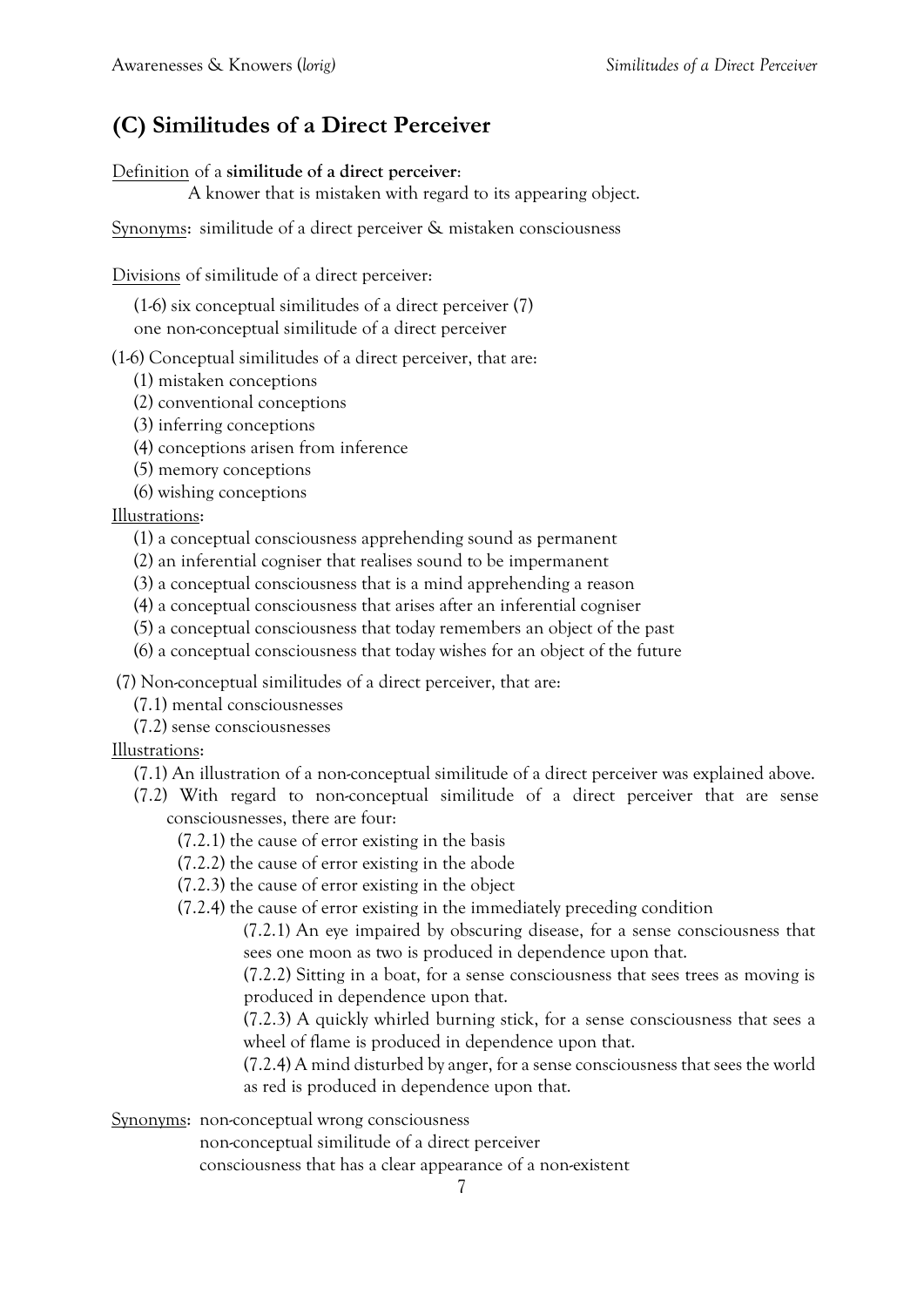# **(D) Inferential Valid Cognisers**

Definition of an **inferential valid cogniser**:

- A new incontrovertible determinative knower that
- is directly produced in dependence on a correct reason that is its basis.

Divisions of inferential valid cognisers:

- (1) inferential cognisers by the power of the fact
- (2) inferential cognisers through renown
- (3) inferential cognisers through belief

Illustrations of inferential valid cognisers:

(1) An inferential cogniser that realises that sound is impermanent through the reason of being a product.

(2) An inferential cogniser that realises that it is suitable to express the rabbit-possessor by the term moon from the reason of its existing among objects of conceptual consciousness.

(3) An inferential cogniser that realises that the scripture, "From generosity, resources, from ethical conduct, a happy migration," is incontrovertible with respect to the meaning indicated by it due to the reason of its being a correct scripture [in accordance with] the threefold analysis.

 An inferential cogniser through renown is necessarily an inferential cogniser by the power of the fact.

 Also, whatever is a direct perceiver is not necessarily a direct valid cogniser because the second moment of a sense direct perceiver apprehending a form is not a valid cogniser.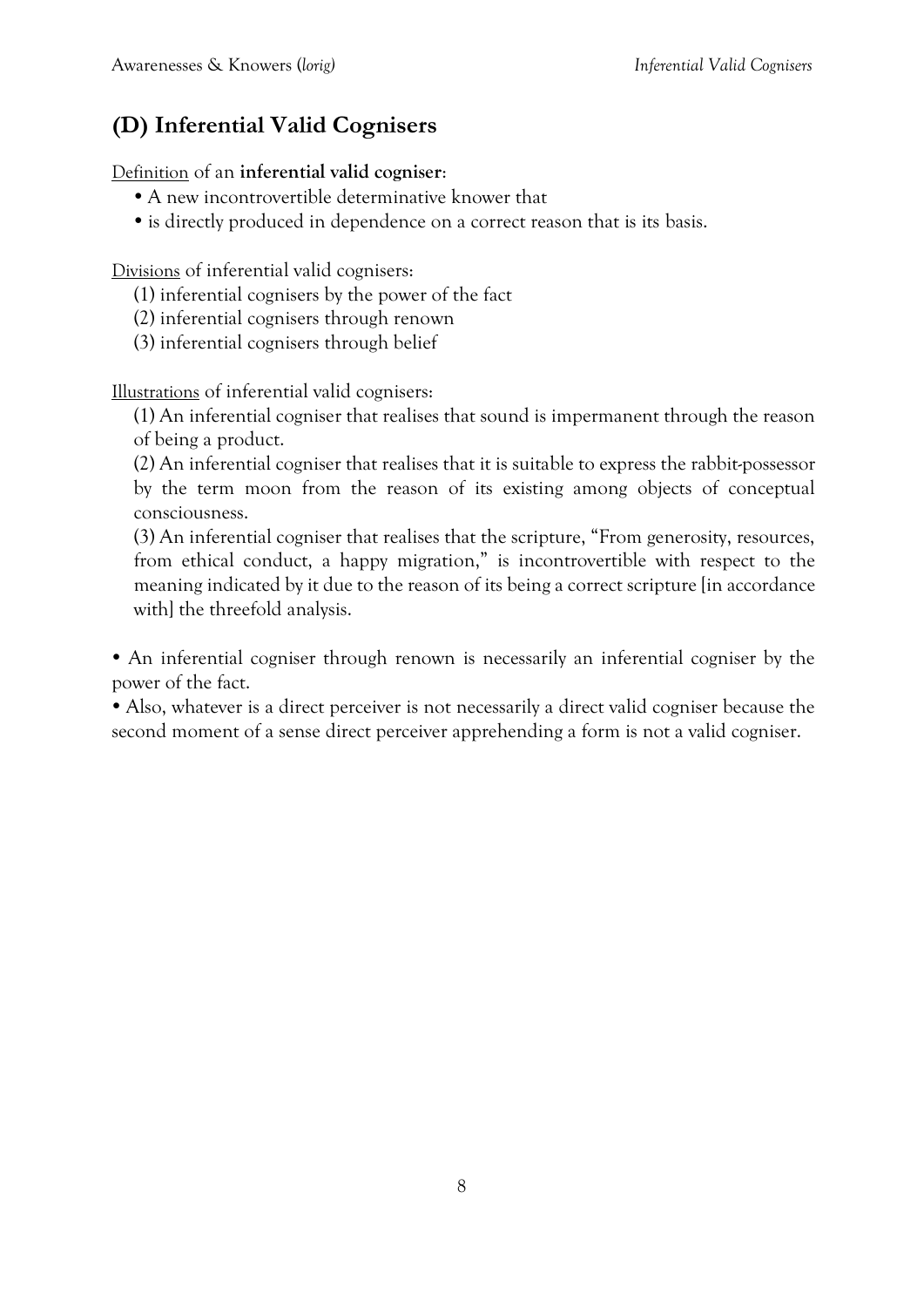## **(E) Terminological Divisions of Valid Cognisers**

### **(1) Inference for oneself and for another**

Divisions: terminological divisions of inferential cognisers:

(1) inference for oneself

(2) inference for another

Synonyms: (1) inference for oneself inferential cogniser

Synonyms: (2) inference for another correct proof statement

## **(2) Valid cognisers that induce ascertainment by themselves and valid cognisers when ascertainment is induced by another**

Divisions: terminological divisions of valid cognisers:

- (1) valid cognisers that induce ascertainment by themselves
- (2) valid cognisers when ascertainment is induced by another

Sub-Divisions of valid cognisers that induce ascertainment by themselves:

- (1.1) sense direct valid cognisers to which the ability to perform a function appears
- (1.2) sense direct valid cognisers that have a familiar object
- (1.3) self-knowing direct valid cognisers
- (1.4) yogic direct valid cognisers
- (1.5) inferential valid cognisers

Whatever is one of those five is necessarily a valid cogniser that induces ascertainment by itself.

Illustrations of valid cognisers that induce ascertainment by themselves:

(1.1) A sense direct perceiver that apprehends fire as able to perform the functions of blazing and burning.

(1.2) A sense direct perceiver in the continuum of a child apprehending their father's form.

(1.3) A self-knowing direct perceiver that experiences an eye consciousness.

(1.4) An omniscient consciousness that is an other-knowing mental consciousness.

(1.5) An inferential consciousness that realises sound to be impermanent.

Illustration of a valid cogniser when ascertainment is induced by another is:

(2) A sense direct perceiver apprehending in the distance a reddish colour which is in fact the colour of fire and with respect to which there is doubt, wondering, "Is that the colour of fire or not?"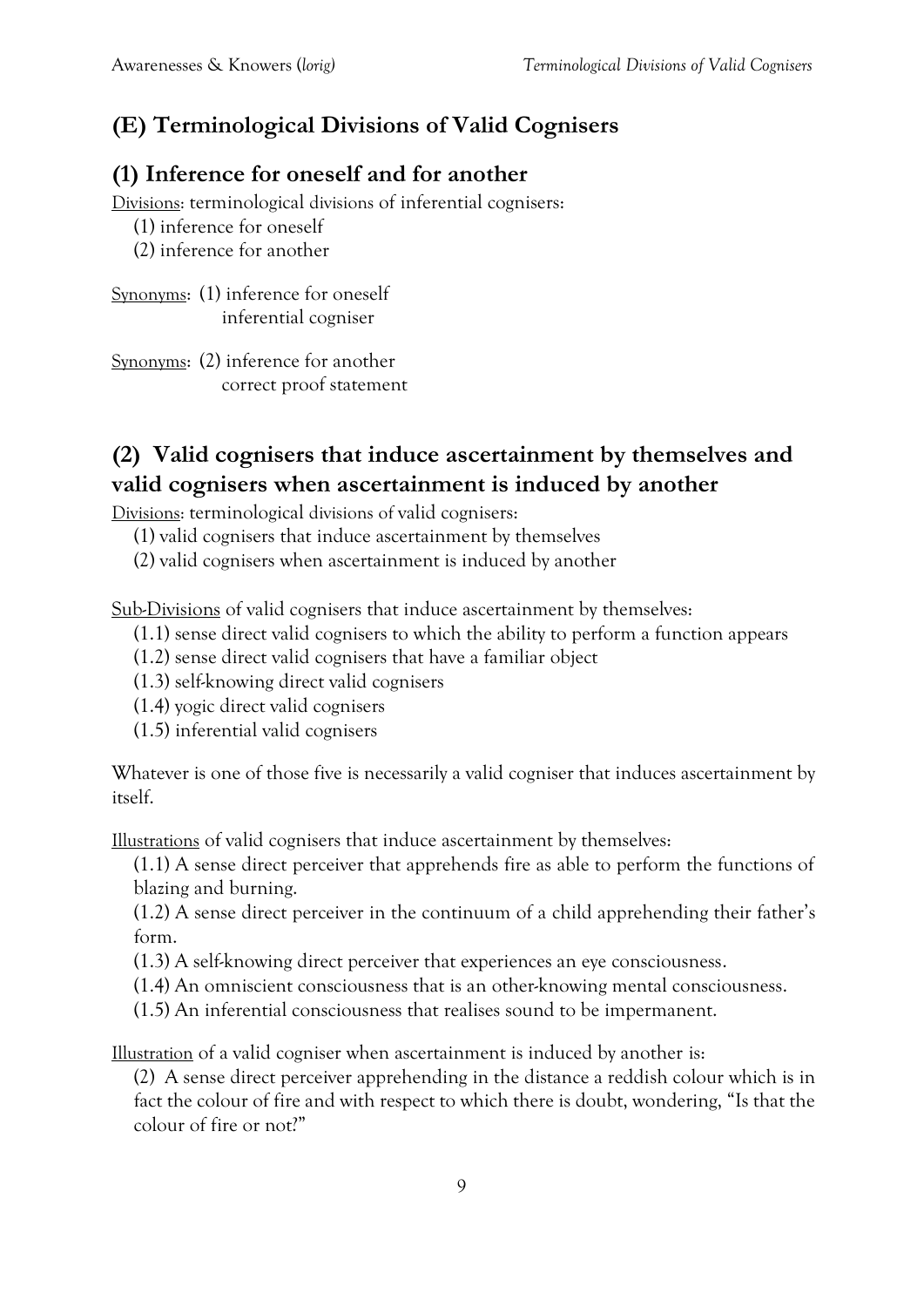### **(3) Valid cognisers that are persons, speech and consciousnesses**

Divisions: terminologically divisions of valid cognisers:

- (1) valid cognisers that are persons
- (2) valid cognisers that are speech
- (3) valid cognisers that are consciousnesses

Illustrations:

- (1) The teacher Buddha.
- (2) The wheel of doctrine of the four noble truths.
- (3) A direct perceiver or an inferential cogniser.

# **(F) Definite Enumeration of Valid Cognisers**

Divisions: With respect to the enumeration being definite, valid cognisers are divided into two:

- (1) direct valid cognisers
- (2) inferential valid cognisers

That more than these are unnecessary, and fewer would not be inclusive is the meaning of the enumeration of valid cognisers being limited to two.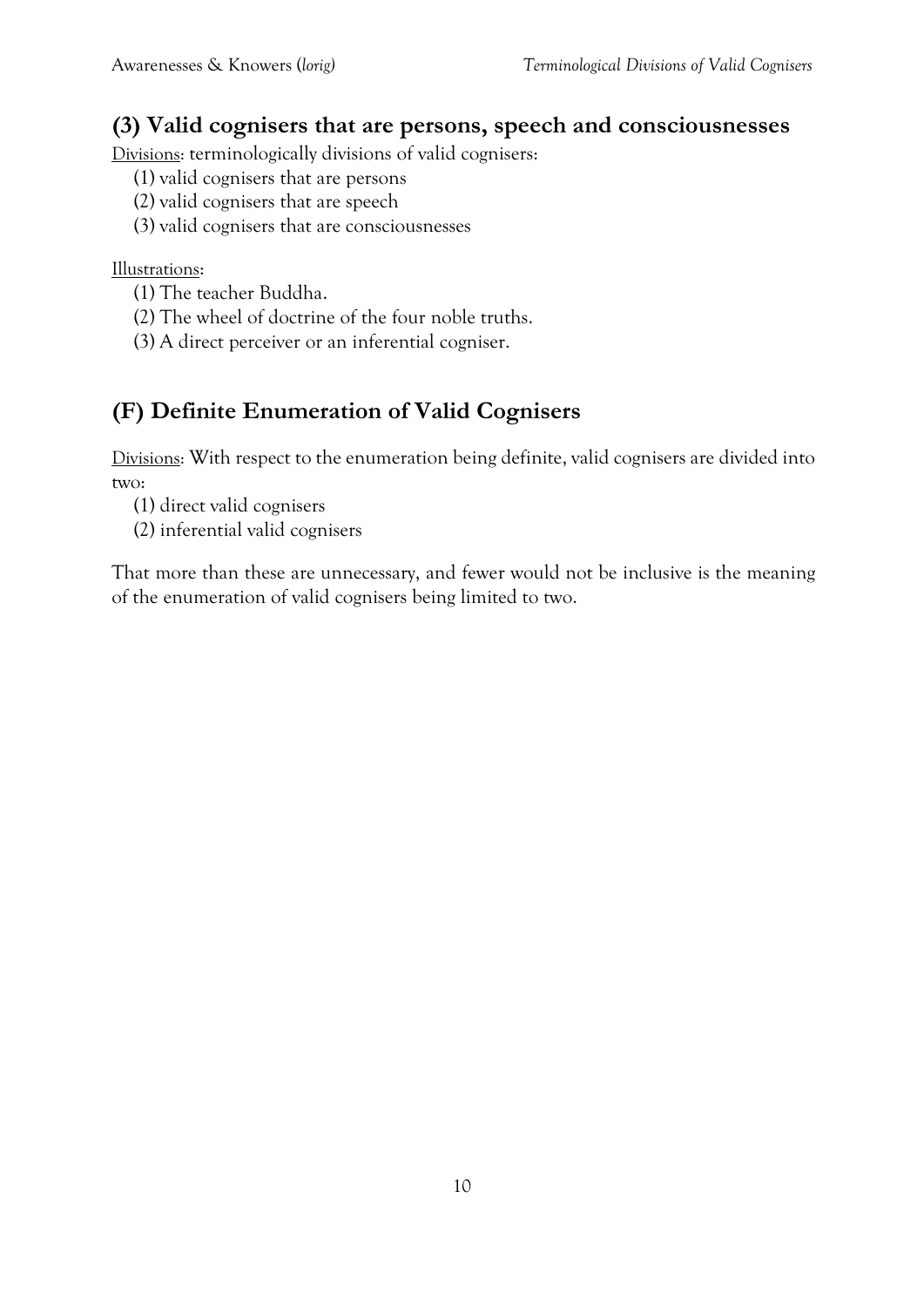# **(2) Non-Valid Consciousnesses**

#### Definition of a **non-valid consciousness**:

A knower that is not newly incontrovertible.

Divisions of non-valid consciousnesses:

- (1) subsequent cognisers
- (2) correctly assuming consciousnesses
- (3) non-ascertaining awarenesses
- (4) doubting consciousnesses
- (5) wrong consciousnesses

## **(A) Subsequent cognisers**

Definition of a **subsequent cogniser**:

A knower that realises what has already been realised.

Divisions of subsequent cognisers:

- (1) directly perceiving subsequent cognisers
- (2) conceptual subsequent cognisers
- (3) subsequent cognisers that are neither of those two

Sub-Divisions of (1) directly perceiving subsequent cognisers:

- (1.1) directly perceiving subsequent cognisers that are sense direct perceivers
- (1.2) directly perceiving subsequent cognisers that are mental direct perceivers
- (1.3) directly perceiving subsequent cognisers that are self-knowing direct perceivers
- (1.4) directly perceiving subsequent cognisers that are yogic direct perceivers
- (1.5) directly perceiving subsequent cognisers that are none of those four

Illustrations of (1) directly perceiving subsequent cognisers:

- (1.1) The second moment of a sense direct perceiver apprehending blue.
- (1.2) The second moment of a clairvoyance knowing another's mind.

(1.3) The second moment of a self-knowing direct perceiver experiencing an eye consciousness, and so forth.

- (1.4) The second moment of an uninterrupted path of a path of seeing.
- (1.5) The second moment of a direct perceiver.

Sub-Divisions of (2) conceptual subsequent cognisers:

(2.1) conceptual subsequent cognisers that are induced by direct perceivers

(2.2) conceptual subsequent cognisers that are induced by inferential cognisers

Illustrations of (2) conceptual subsequent cognisers:

(2.1) A factually concordant ascertaining consciousness ascertaining blue that is induced by a sense direct perceiver apprehending blue.

(2.2) The second moment of an inferential cogniser realising sound to be impermanent.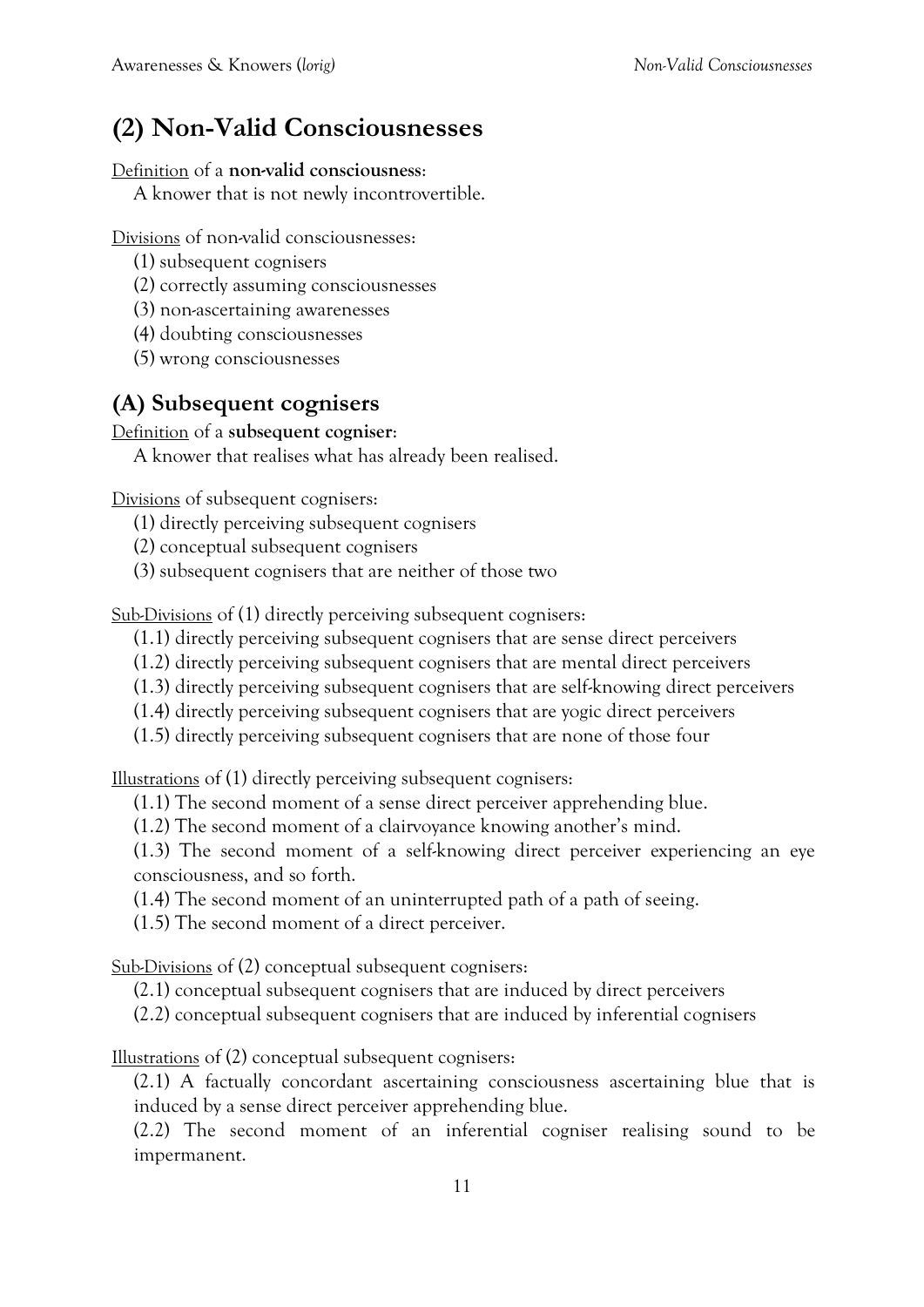### **(B) Correctly assuming consciousnesses**

Definition of a **correctly assuming consciousness**:

- A factually concordant determinative knower that
- is controvertible with regard to determining its object.

Divisions of correctly assuming consciousnesses:

- (1) correct assumptions that do not have a reason
- (2) correct assumptions that have a contradictory reason
- (3) correct assumptions for which the reason is indefinite [lacks pervasion]
- (4) correct assumptions for which the reason is not established
- (5) correct assumptions for which a reason exists but is not completely settled

Illustrations of correctly assuming consciousnesses:

(1) An awareness that apprehends sound to be impermanent in dependence upon the mere words, "Sound is impermanent."

This is a suitable example because the words, "Sound is impermanent," express a thesis that sound is impermanent, but not a reason.

(2) An awareness that apprehends sound to be impermanent from the reason of being empty of being able to perform a function.

This is a suitable example because empty of being able to perform a function is contradictory with impermanence.

(3) An awareness that apprehends sound to be impermanent from the reason of being an object of comprehension.

This is a suitable example because object of comprehension is a reason that is indefinite in the proof of that [i.e., whatever is an object of comprehension is not necessarily impermanent].

(4) An awareness that apprehends sound to be impermanent from the reason of being the held object of an eye consciousness.

This is a suitable example because the held object of an eye consciousness is a reason that is not established in the proof of that.

(5) An awareness that apprehends sound to be impermanent from the reason of being a product, without its having been ascertained by valid cognition that sound is a product and whatever is a product must be impermanent.

This is a suitable example because although product is a correct reason in the proof of sound as impermanent, that person has not settled it.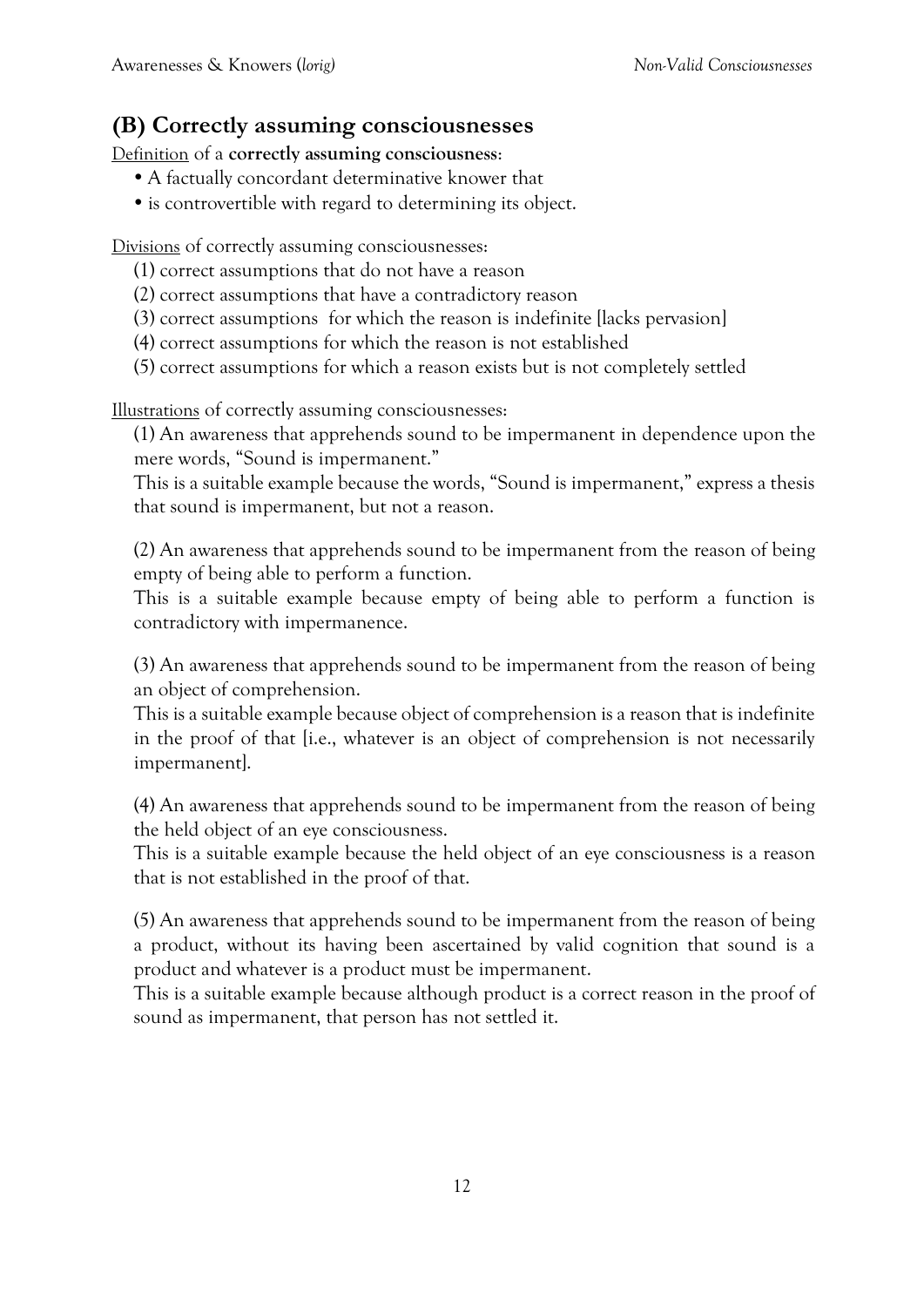### **(C) Non-ascertaining awarenesses**

Definition of something's being a **non-ascertaining awareness**:

A knower that is a common basis of:

 having clear appearance of the specifically characterised phenomenon that is its engaged object and

 being unable to induce ascertainment with respect to the specifically characterised phenomenon that is its engaged object.

However, one should know the manner in which not to posit as the definition of "something's being a non-ascertaining awareness," "that which is a common basis of

- having clear appearance of the specifically characterised phenomenon that is its object
- and being unable to induce ascertainment with respect to the specifically characterised phenomenon that is its object."

This is because a sense consciousness that sees snow mountains as blue sees as blue the white colour of the snow mountains, which is its engaged object, and therefore does not see clearly the specifically characterised phenomenon which is its engaged object.

Still, since its appearing object, the white colour of snow mountains, appears clearly as blue whereas it does not exist [as blue], there is clear appearance of the specifically characterised phenomenon which is its object.

Also, it is unable to induce ascertainment with respect to that because it engages that object wrongly.

Illustrations of non-ascertaining awarenesses:

- A sense direct perceiver apprehending blue that induces the doubt that wonders, "Did I see blue or not?".
- Mental direct perceivers in the continua of ordinary beings apprehending the five objects – forms, and so forth.
- Self-knowers experiencing those mental direct perceivers.

### **(D) Doubting consciousnesses**

Definition of a **doubting consciousness**:

A knower that wavers between two alternatives by its own power.

A mind that is concordant with doubt and the feelings, etc., which are accompaniers of that mind in concordance with doubt have qualms by the power of doubt, but do not waver to two alternatives by their own power.

Divisions of a doubting consciousnesses:

- (1) doubt tending toward the factual
- (2) doubt tending toward the non-factual
- (3) equal tending doubt

Illustrations of a doubting consciousnesses:

- (1) Doubt reflecting that sound is probably impermanent.
- (2) Doubt reflecting that sound is probably permanent.
- (3) Doubt reflecting whether sound is permanent or impermanent.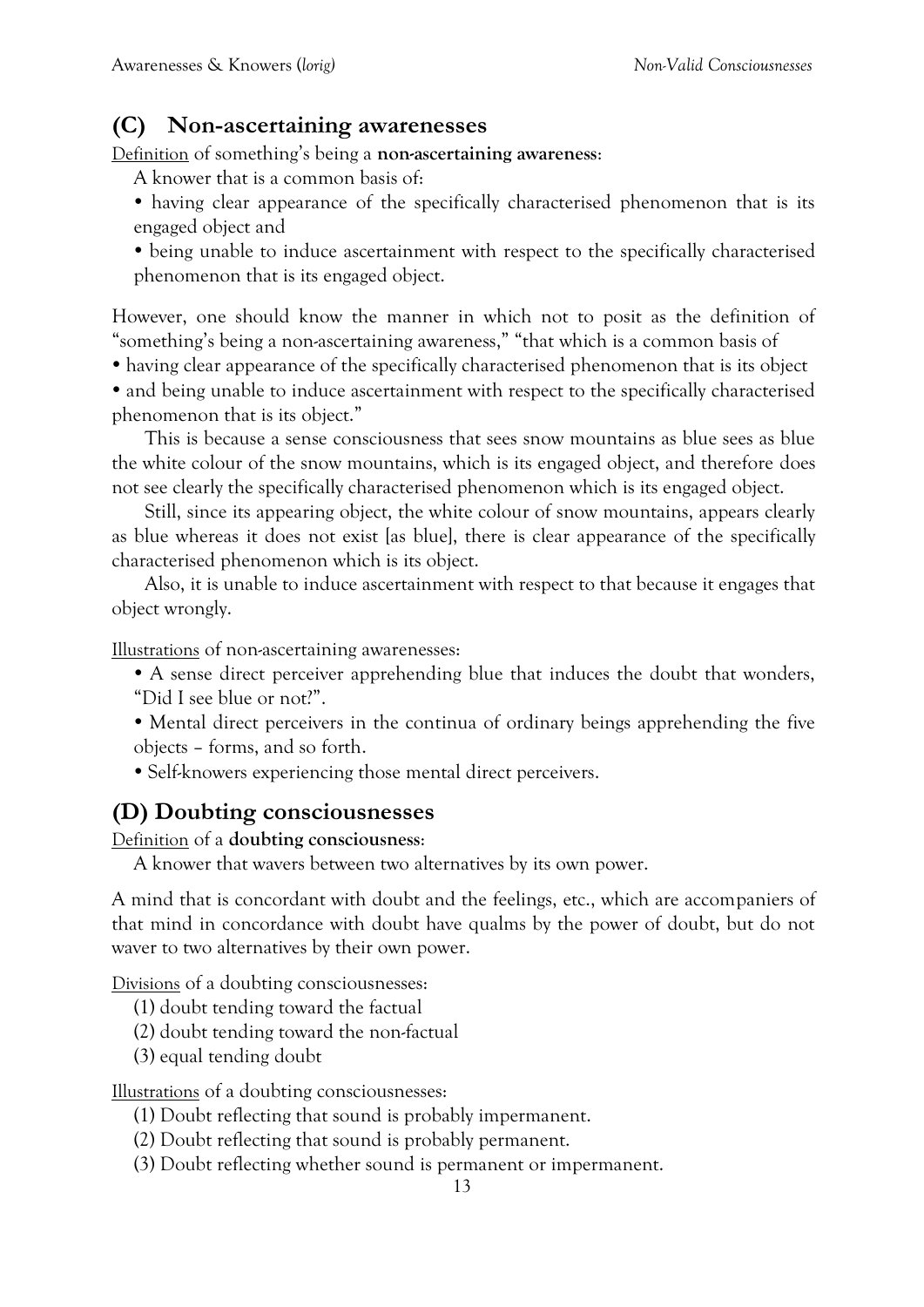### **(E) Wrong consciousnesses**

Definition of a **wrong consciousness** is:

A knower that engages its object erroneously.

Divisions of wrong consciousnesses:

(1) conceptual wrong consciousnesses

(2) non-conceptual wrong consciousnesses

Illustration:

(1) A conceptual consciousness apprehending sound as permanent.

A conceptual consciousness apprehending the horns of a rabbit.

Sub-Divisions of (2) non-conceptual wrong consciousnesses:

(2.1) mental consciousnesses that are non-conceptual wrong consciousnesses

(2.2) sense consciousnesses that are non-conceptual wrong consciousnesses

Illustrations:

(2.1) A dream consciousness that clearly sees as blue the blue of a dream.

Dream consciousnesses are of three types:

(a) mental consciousnesses

(b) non-conceptual consciousnesses

(c) wrong consciousnesses

Respectively,

(a) It is a mental consciousness because of being a dream consciousness.

(b) It is a non-conceptual consciousness because of being a consciousness that is free from being a determinative knower which apprehends a sound generality and a meaning generality as suitable to be mixed.

(c) It is a wrong consciousness because of being a consciousness that apprehends its object, a form which is a phenomenon-source, as blue, whereas it does not exist as blue. However, we say that for the person who is dreaming that [dream consciousness that clearly sees the blue of a dream as blue] is a factually concordant sense consciousness.

#### Illustrations:

(2.2) A sense consciousness which sees snow mountains as blue.

A sense consciousness that sees a white conch as yellow.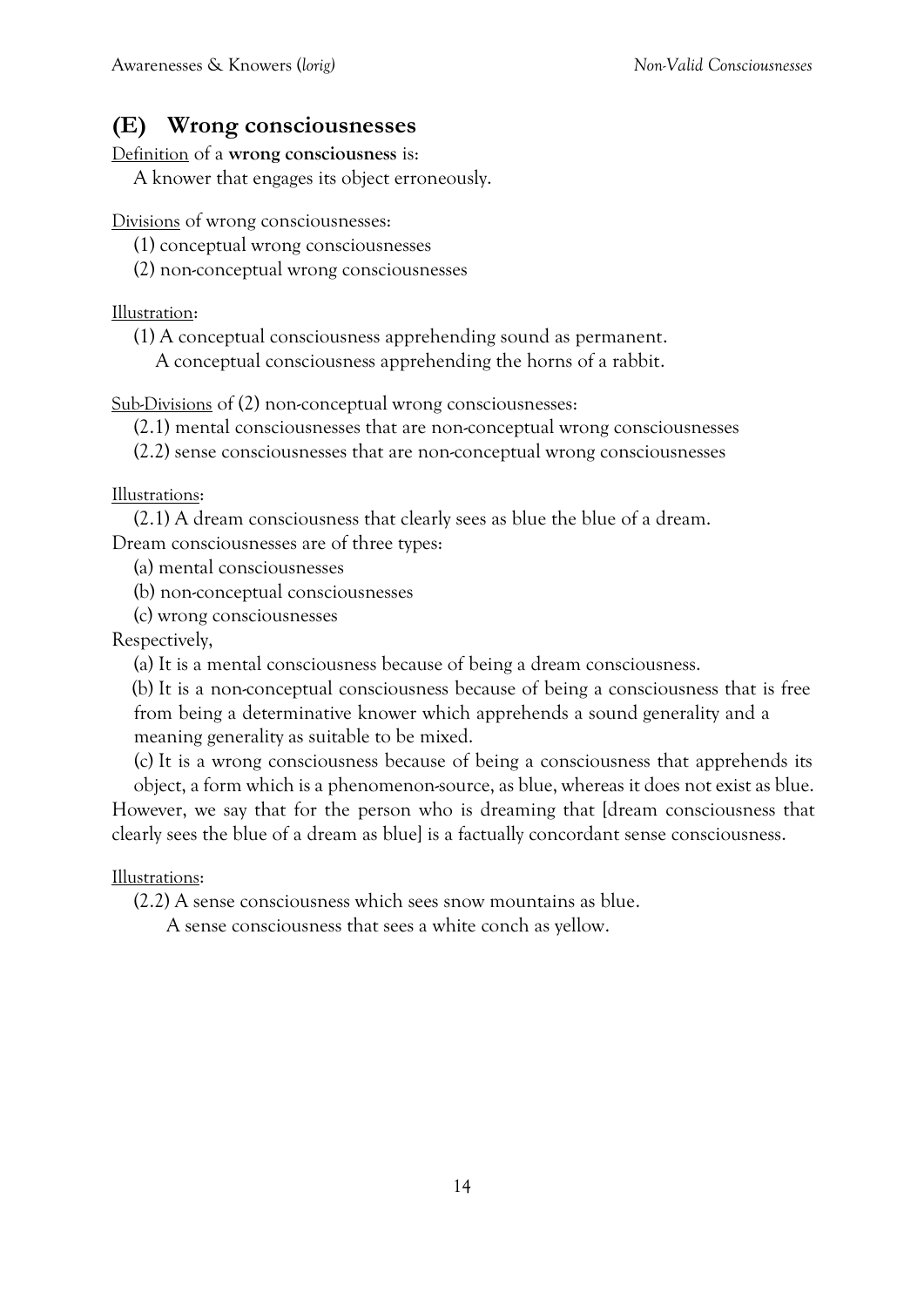## (3) **Threefold Division of Awarenesses And Knowers**

- (4) Explanation of conceptual consciousnesses that take a generic image as their held object.
- (5) Explanation of non-conceptual unmistaken consciousnesses that take a specifically characterised phenomenon as their held object.
- (6) Explanation of non-conceptual mistaken consciousnesses that take a clear appearance of a nonexistent as their held object.

#### (7) **Conceptual consciousnesses that take a meaning generality as their held object** Definition of a **conceptual consciousness**:

A determinative knower that apprehends a sound [generality] and a meaning generality] as suitable to be combined.

The [term] "sound" of "sound and image", [refers] to a sound generality and "image" [refers] to a meaning generality. That which apprehends those two as combined apprehends a collection of the two.

There is a purpose for saying "suitable" [to be combined] because it is necessary to include conceptual consciousnesses in the continuum of a person who has not trained in terminology.

This is because a conceptual consciousness in the continuum of such [a person] does not apprehend sound and meaning generalities as combined, but merely as suitable to be combined.

[**1 of 3**] Divisions of conceptual consciousnesses:

- (1) conceptual consciousnesses that apprehend only a sound generality
- (2) conceptual consciousnesses that apprehend only a meaning generality
- (3) conceptual consciousnesses that apprehend both a sound and meaning generality

Illustrations of conceptual consciousnesses:

(1) A conceptual consciousness in the continuum of a person who does not know that a bulbous flat-based thing that is able to perform the function of holding water is a vase which, generated in dependence on merely on the sound "vase", apprehends vase.

(2) A conceptual consciousness in the continuum of such a person [who does not know that a bulbous flat-based thing able to perform the function of holding water is a vase] which, generated in dependence on merely seeing a bulbous thing, apprehends a bulbous thing.

(3) A conceptual consciousness, in the continuum of a person who knows vase, apprehending a vase.

"What are the generic sound and generic image of vase?"

(1) That appearance which is an appearance as vase to the first conceptual consciousness [in the above three illustrations] is a generic sound alone.

(2) That appearance which is the appearance of a bulbous thing to the second conceptual consciousness [in the above illustrations] is a generic image alone.

(3) When either a vase or a bulbous thing appears to the third conceptual consciousness [in these examples] there is the appearance of both a generic sound and meaning generality.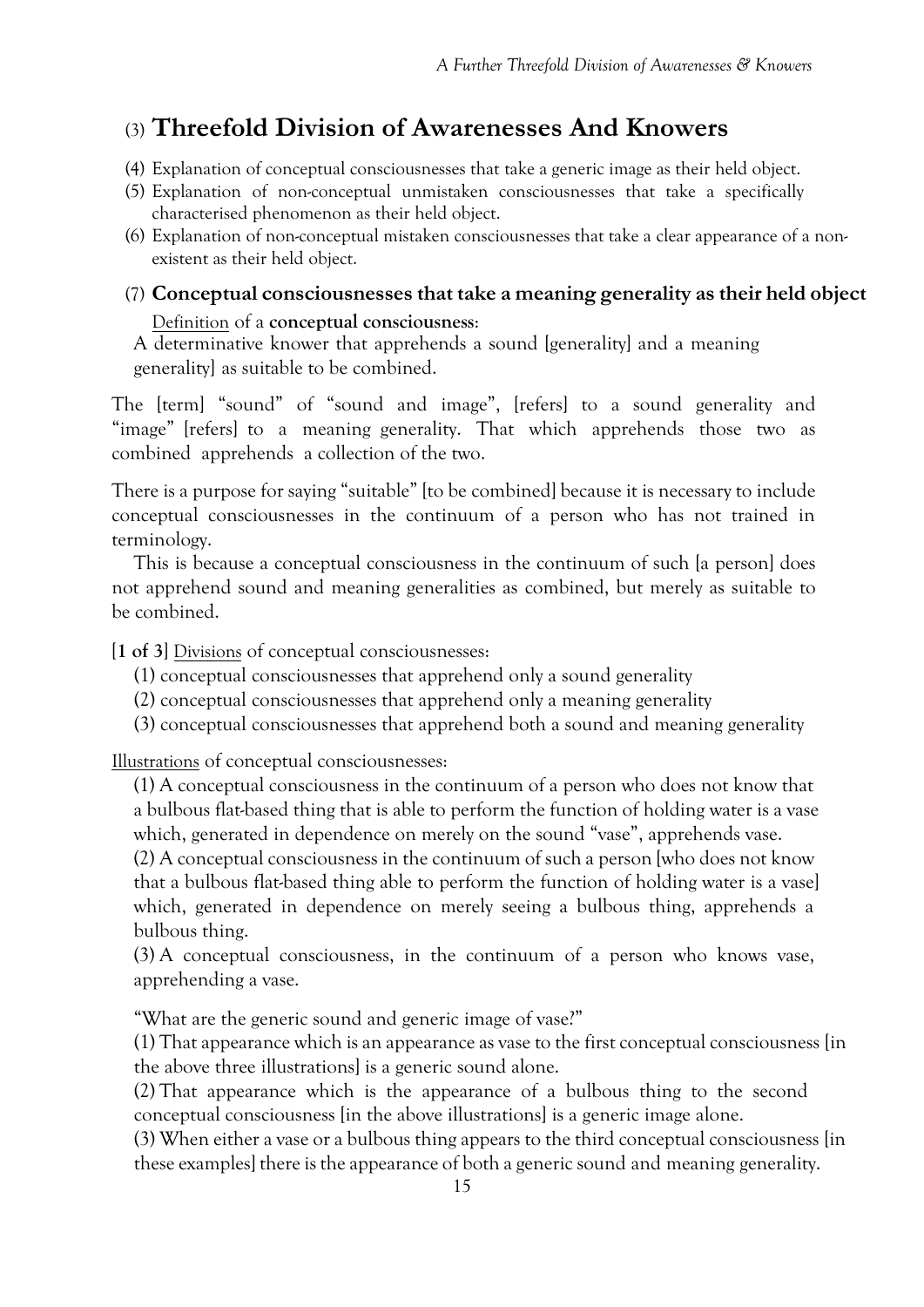[**2 of 3**] Divisions of conceptual consciousnesses:

- (1) conceptual consciousnesses that affix names
- (2) conceptual consciousnesses that affix meanings

A conceptual consciousness that apprehends [its object within] thinking "This bulbous thing is a vase," is both [a conceptual consciousness that affixes a name and one that affixes a meaning].

Respectively,

(1) It is the first because of being a determinative knower that apprehends [its object] within affixing the name "vase" to the object [the bulbous thing];

(2) It is the second because of being a determinative knower that apprehends [its object] within affixing attributes to a specific basis [substratum].

Whatever is a conceptual consciousness that affixes a meaning is not necessarily one that affixes a name, for a conceptual consciousness that apprehends [its object within] thinking, "This person has a staff," is a conceptual consciousness that affixes [only] a meaning.

It is a conceptual consciousness that apprehends [its object] within affixing an attribute – staff, to a specific basis [substratum], person.

Also, whatever is a conceptual consciousness is not necessarily either of those two, for a conceptual consciousness that apprehends merely the basis "vase" is neither of those two.

[**3 of 3**] Divisions of conceptual consciousnesses:

- (1) factually concordant conceptual consciousnesses
- (2) factually discordant conceptual consciousnesses

#### Definition of a **factually concordant conceptual consciousness**:

A factually concordant determinative knower that apprehends a sound generality and a meaning generality as suitable to be combined.

If something is an established base, the conceptual consciousness apprehending it is necessarily a factually concordant conceptual consciousness.

#### Definition of a **factually discordant conceptual consciousness**:

A factually discordant determinative knower that apprehends a generic sound and a generic image as suitable to be combined.

If something is not an established base, the conceptual consciousness apprehending it is necessarily a factually discordant conceptual consciousness.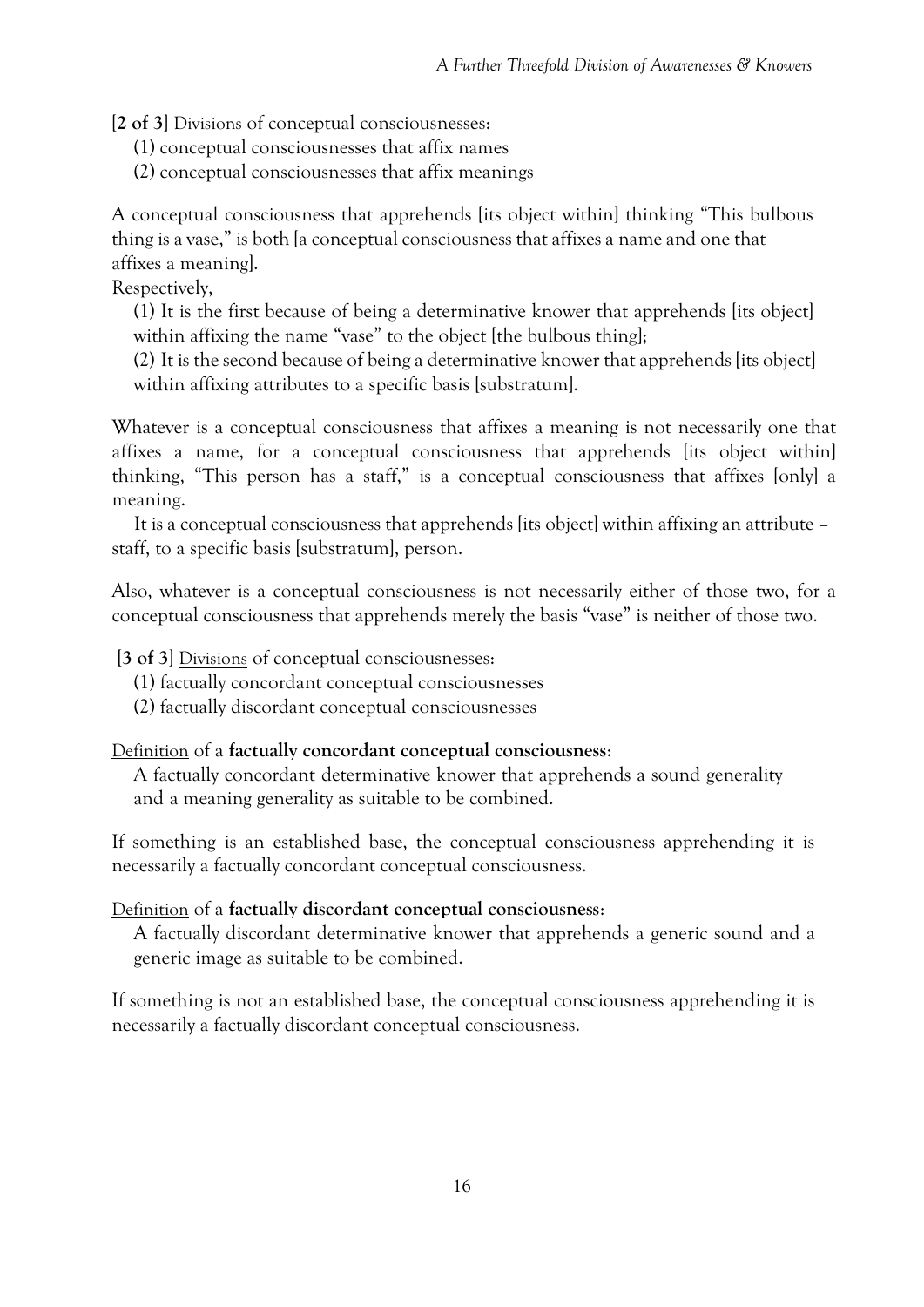# **(B) Non-conceptual unmistaken consciousnesses that take a specifically characterised phenomenon as their held object**

Definition of something's being a **non-conceptual unmistaken consciousness**:

A knower having clear appearance that is unmistaken with regard to its appearing object.

Synonyms: non-conceptual unmistaken consciousness & directly perceiving awareness

Divisions of non-conceptual unmistaken consciousnesses:

- (1) sense non-conceptual unmistaken consciousnesses
- (2) mental non-conceptual unmistaken consciousnesses
- (3) self-knowing non-conceptual unmistaken consciousnesses
- (4) yogic direct perceiving non-conceptual unmistaken consciousnesses

Since they were already explained above one should know this. [pages 3 - 5]

## **(C) Non-conceptual mistaken consciousnesses that take a clear appearance of a non-existent as their held object**

Definition of something's being a **non-conceptual mistaken consciousness**:

A knower having clear appearance that is mistaken with regard to its appearing object.

Divisions of non-conceptual mistaken consciousnesses:

- (1) sense consciousnesses that are non-conceptual mistaken consciousnesses
- (2) mental consciousnesses that are non-conceptual mistaken consciousnesses

#### Definition of a **sense consciousness that is a non-conceptual mistaken consciousness**:

That which is a common basis of

- being a non-conceptual mistaken consciousness and
- being produced in dependence upon a physical sense power that is its uncommon empowering condition.

#### Definition of a **mental consciousness that is a non-conceptual mistaken consciousness**:

That which is a common basis of

- being a non-conceptual mistaken consciousness and
- being produced in dependence upon a mental sense power that is its uncommon empowering condition.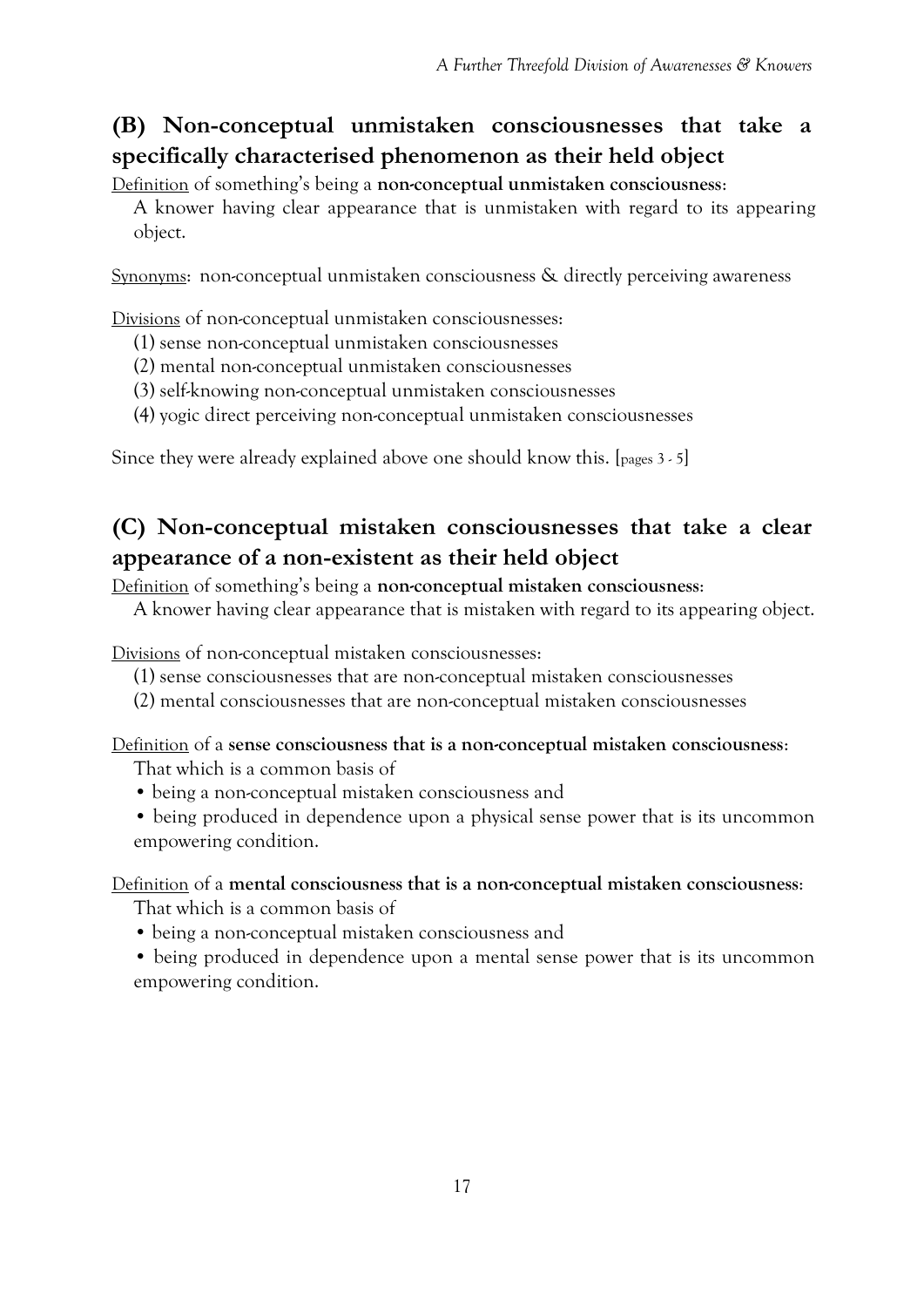# **(4) Self-Knowers & Other-Knowers**

Divisions:

(1) self-knowers

(2) other-knowers

Synonyms: self-knower consciousness that is directed only inward

Synonyms: other-knower consciousness that is turned outward

Illustrations of other-knowers: sense direct perceiver mental direct perceiver yogic direct perceiver conceptual consciousnesses

Whatever is any of those [a sense direct perceiver, mental direct perceiver, yogic direct perceiver, or conceptual consciousness] must be an other-knower.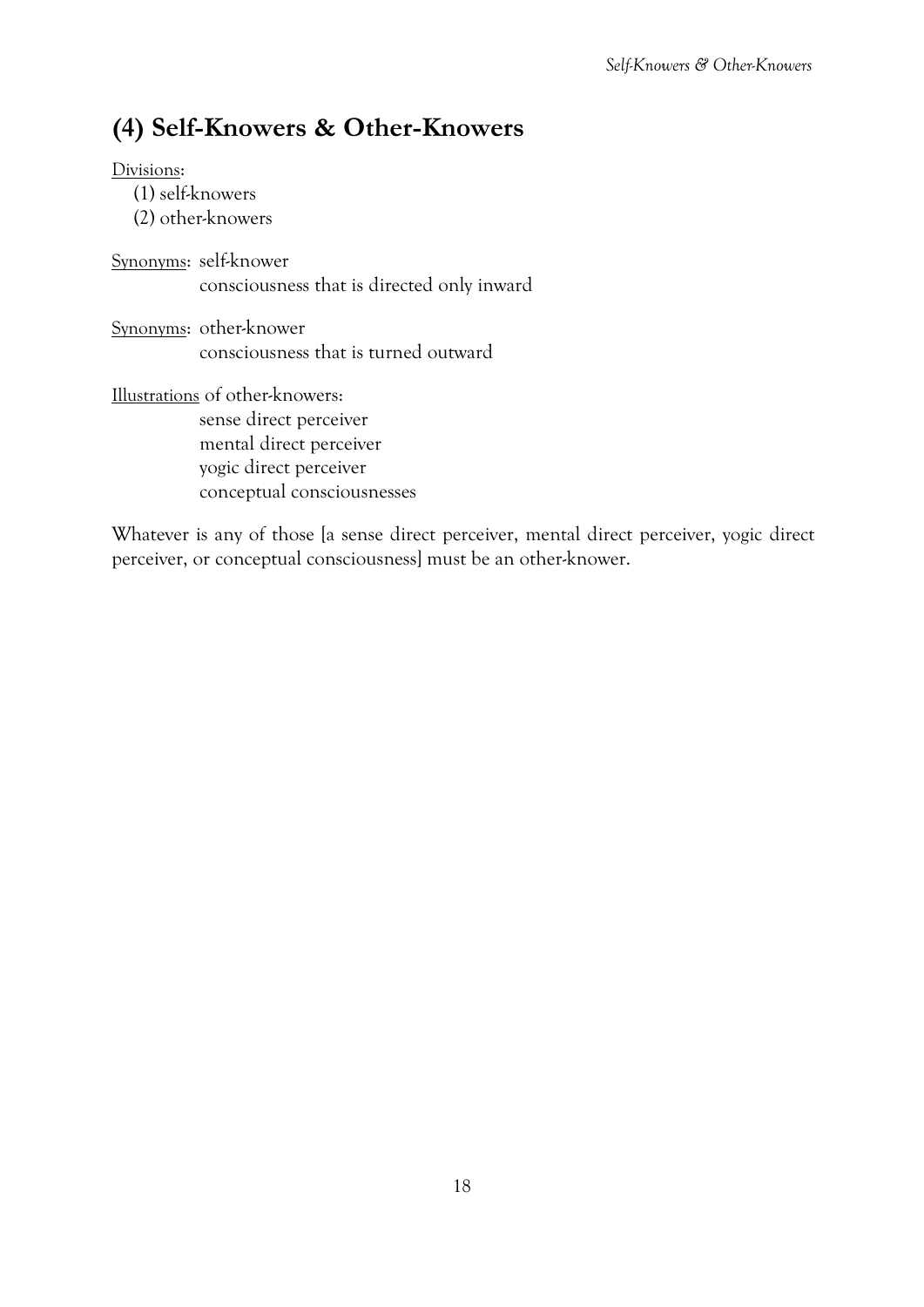# **(5) Main Minds & Mental Factors**

# **(A) Main Minds**

### Definition of a **main mind**:

A main knower that is posited by way of apprehending the entity of its object.

Synonyms: main mind, mind, mentality and primary consciousness are mutually inclusive and synonymous.

Divisions: When main minds are divided by way of entity there are six:

(1-6) from eye primary consciousness up to mental primary consciousness.

Divisions: If condensed, they are included into two:

- (1) sense primary consciousnesses
- (2) mental primary consciousnesses

There are four possibilities between mentality and mental consciousness.

- An eye primary consciousness that is mentality but not mental consciousness.
- A feeling accompanying mental primary consciousness that is mental consciousness but not mentality.
- A mental primary consciousness that is both mentality and mental consciousness.
- A feeling accompanying eye primary consciousness that is neither mentality nor mental consciousness.

One should know similarly the way of positing four possibilities between mentality and sense consciousness and exalted wisdom and mental consciousness.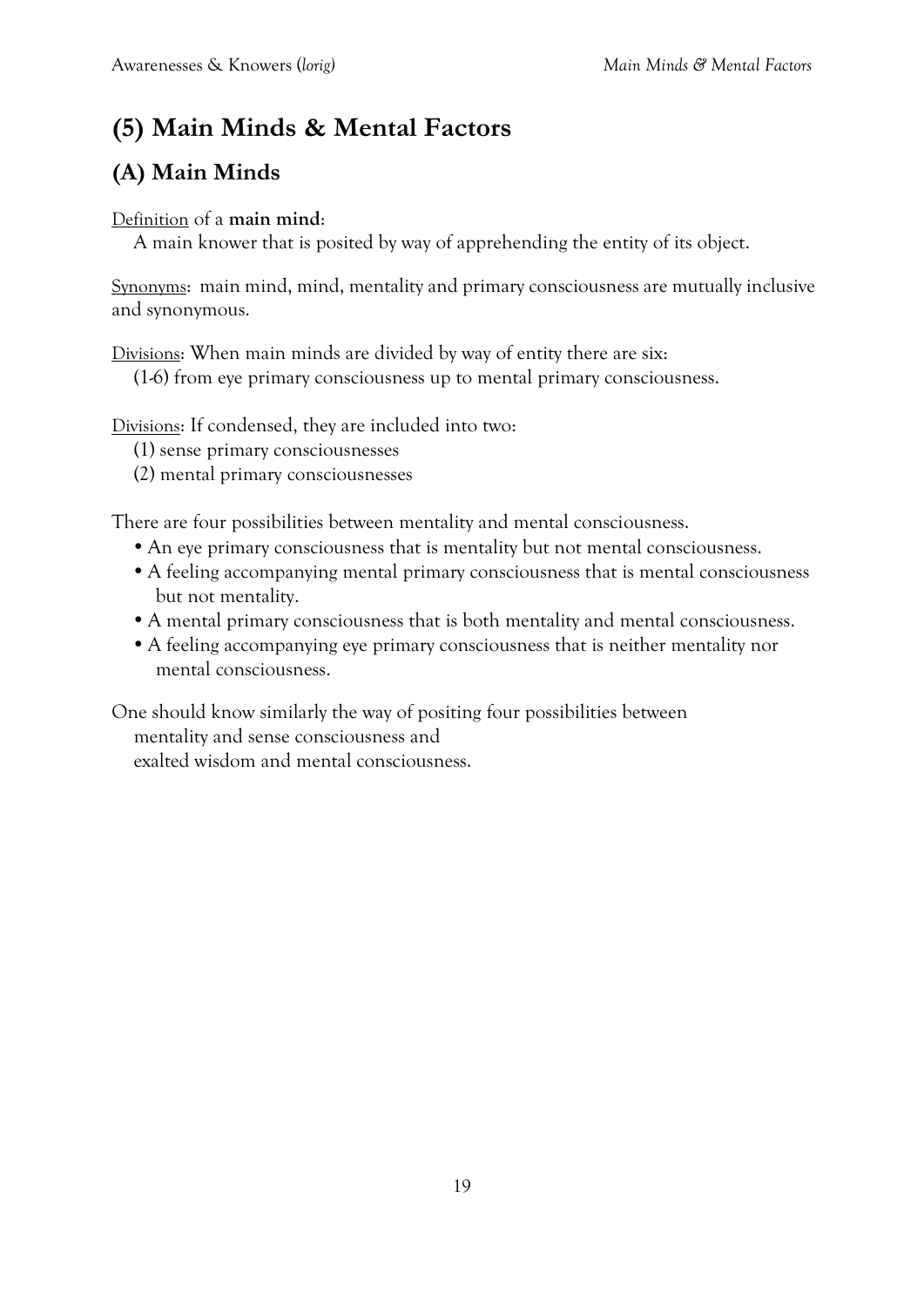# **(B) Mental Factors**

Definition of a **mental factor**:

- A knower that apprehends any of the features of its object and
- accompanies whatever main mind it is concordant with.

A mind and its accompanying mental factors are concordant in five ways:

(1) basis

(2) observed object

- (3) aspect
- (4) time
- (5) substantial entity

This is so:

- Because the accompanying mental factors depends on the sense power, as its *basis*, on which the main mind depends.
- Because the accompanying mental factors are produced from that *observed object* in dependence on which the main mind is produced.
- Because the *aspect* of any object appears to the accompanying mental factors just as it appears to the main mind.
- Because the accompanying mental factors is also produced at the same *time* as the main mind is produced.

 Because a main mind and its accompanying mental factors are produced qualified by being one type of *substantial entity* and are not produced as distinct substantial entities.

Vasubandhu's *Treasury of Knowledge* (*Abhidharmakosha*) says:

"...synonymous. Mind and mental factors are concordant in five ways."

Divisions of the fifty-one mental factors:

- (1) five omnipresent mental factors
- (2) five object ascertaining mental factors
- (3) eleven virtuous mental factors
- (4) six root afflictions
- (5) twenty secondary afflictions
- (6) four changeable mental factors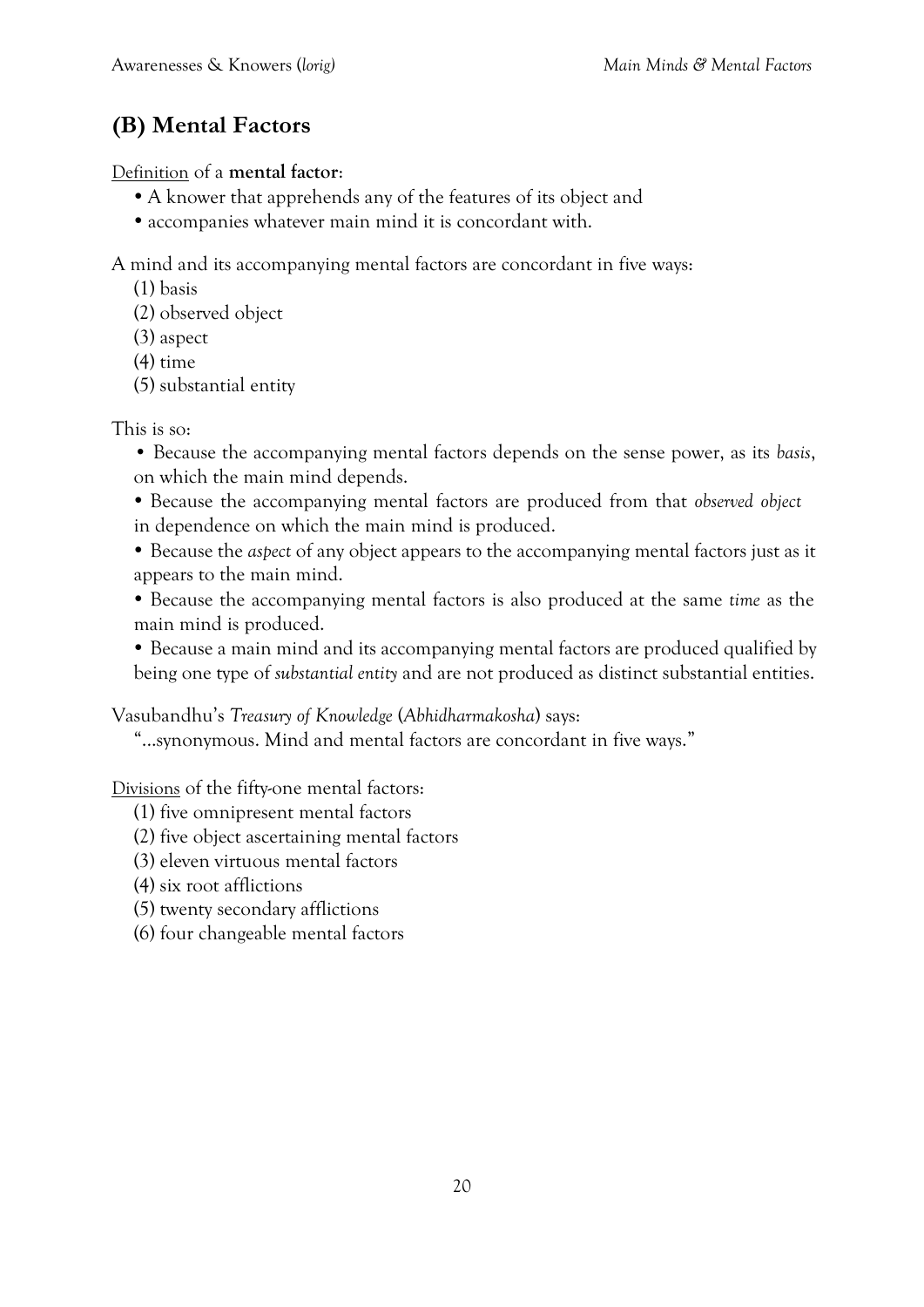## **(1) Omnipresent mental factors**

- (1) feeling
- (2) discrimination / differentiation
- (3) intention
- (4) attention
- (5) contact

They accompany all minds and thus are explained as "omnipresent". This is so because whenever any one among these five is not complete, utilisation of the object is not complete:

- Without *feeling*, the experiencing of happiness, suffering and neutrality do not arise.
- Without *discrimination*, imputation of verbal conventions does not occur.
- Without *intention*, engagement of the object does not occur.
- Without *attention*, focussing the mind on the observed object does not occur.
- Without *contact*, feeling happiness, suffering and neutrality is not generated.

However, it is not definite that these omnipresent mental factors must always be manifest, because at times such as the occasion of the subtle mind of death, or the time of just having made the connection [to one's next rebirth, i.e., having just entered the womb] or when absorbed in [an equipoise of] cessation, some of these – feelings and so forth – merely engage their object in a dormant manner.

(A) Feeling

### Definition of **feeling**:

A knower that is distinguished by being that which experiences.

Synonyms: feeling feeling aggregate

Divisions of feelings:

- (1) two two-fold divisions
- (2) three-fold division
- (3) five-fold division

### (1.1) Divisions: When the two-fold division of feeling is divided:

- (1.1.1) physical feeling
- (1.1.2) mental feeling

#### (1.1.1) Synonyms: physical feeling feeling that is a sense consciousness external feeling are synonyms

### (1.1.2) Synonyms: mental feeling feeling that is a mental consciousness internal feeling are synonyms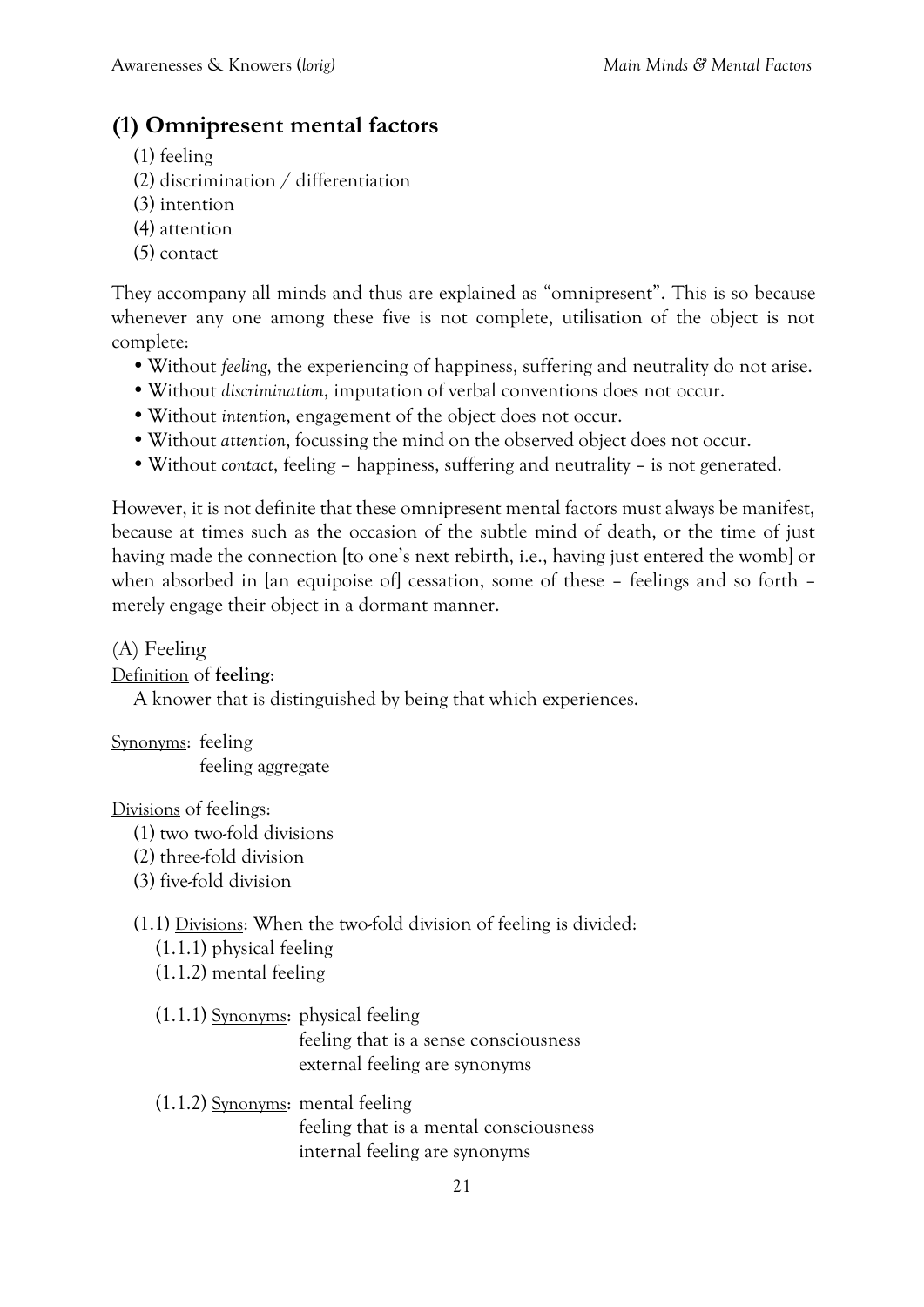(1.2) Divisions: When the two-fold division of feeling is divided:

(1.2.1) materialistic feeling

(1.2.2) non-materialistic feeling

- (1.2.1) Synonyms: materialistic feeling contaminated feeling
- (1.2.2) Synonyms: non-materialistic feeling non-contaminated feeling

(2) Divisions: When the three-fold division of feeling is divided:

- (2.1) feelings of happiness
- (2.2) feelings of suffering
- (2.3) feelings of equanimity

Although whatever is happiness or suffering is necessarily feeling, whatever is equanimity is not necessarily feeling. This is because, with regard to equanimity, there are three:

- (a) equanimity feeling [or neutral feeling],
- (b) equanimity of [that is to say, desisting from] application, which is included among the eleven virtuous mental factors, and
- (c) immeasurable equanimity [a sense of impartiality devoid of attachment and anger].

(3) Divisions: When the five-fold division of feeling is divided:

- (3.1) [physical] happiness feeling
- (3.2) mental happiness feeling
- (3.3) [physical] suffering feeling
- (3.4) mental unhappiness feeling
- (3.5) equanimity feeling

Whatever is mental happiness is necessarily happiness but is necessarily not the happiness that is within the five-fold division of feeling. This is because whatever is happiness within the five-fold division of feeling must be a physical feeling of happiness.

Similarly, whatever is mental unhappiness is necessarily suffering, but is necessarily not the suffering that is within the five-fold division of feeling. This is because whatever is suffering within the five-fold division of feeling must be a physical feeling of suffering.

### (B-E) Discrimination and so forth

The latter four omnipresent mental factors, discrimination, and so forth, are to be known from the lower and upper *Abhidharmas* [that is, from Vasubandhu's *Treasury of Knowledge* (*Abhidharmakosa*) and Asanga's *Compendium of Knowledge* (*Abhidharmasamucchaya*).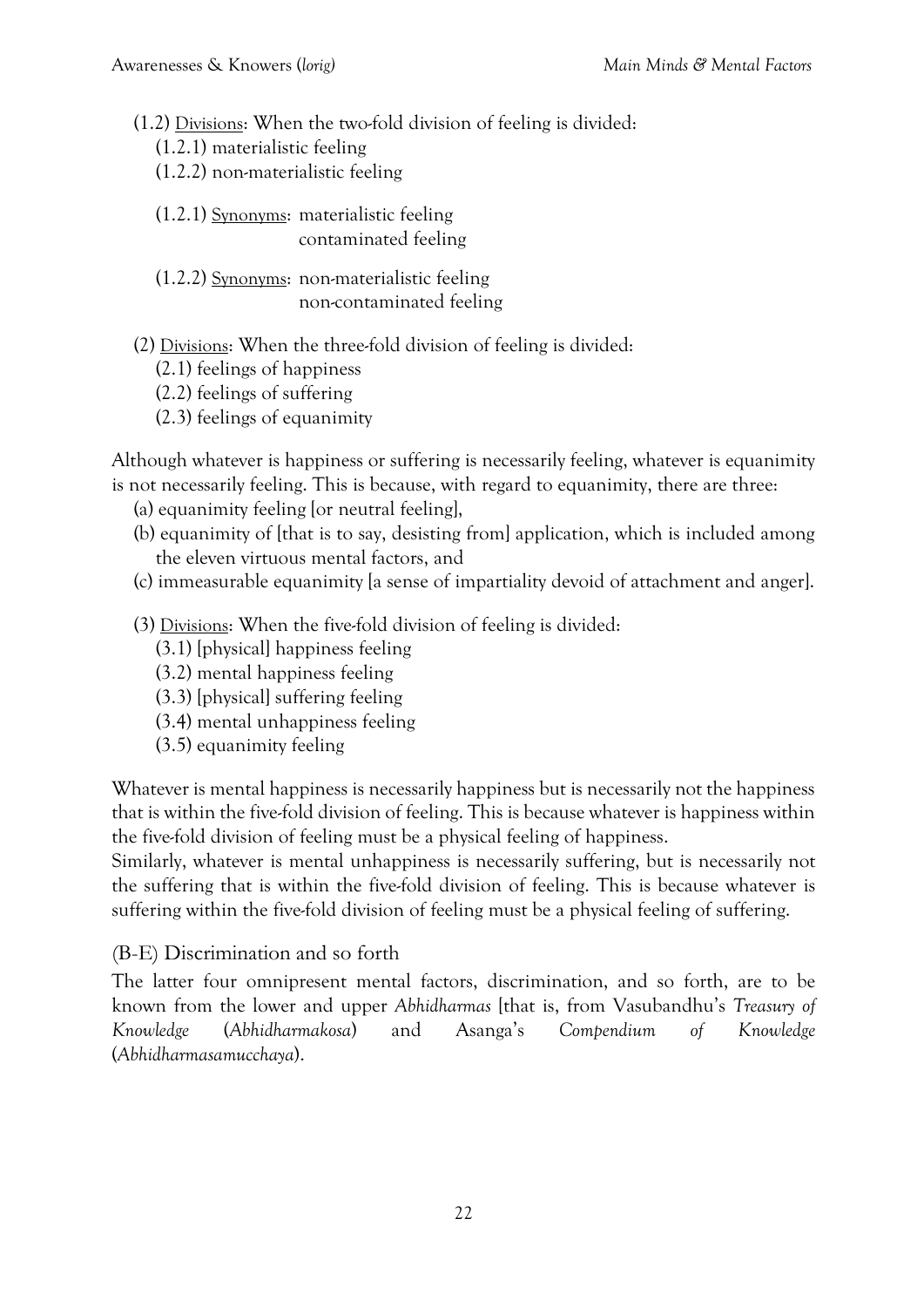### **(2) Object ascertaining mental factors**

- (1) aspiration
- (2) belief
- (3) mindfulness
- (4) stabilisation
- (5) wisdom

They individually ascertain objects and thus are called "ascertainers of objects."

- *Aspiration* aspires to or strives for the object.
- *Belief* engages that object joyfully.
- *Mindfulness* apprehends the observed object and the aspect.
- *Stabilisation* abides one-pointedly.
- *Wisdom* analyses individually.

Synonyms: aspiration wishing striving

Thus, if there exists an aspiration that seeks a certain phenomenon, effort for the sake of that phenomenon is begun.

### **(3) Virtuous mental factors**

- (1) faith
- (2) shame
- (3) embarrassment
- (4) non-attachment
- (5) non-hatred
- (6) non-ignorance
- (7) joyous perseverance
- (8) pliancy
- (9) conscientiousness
- (10) equanimity
- (11) non-harmfulness

They are virtues by way of turning away from their opposites, non-faith, and so forth. Thus, they are called the "eleven virtuous factors" and are a definite enumeration.

However, faith in that which is not an object of faith, such as demons and so forth, and effort in the direction of non-virtue are imputed faith and effort, but not actual faith and effort. Since this is so, it is necessary to distinguish these.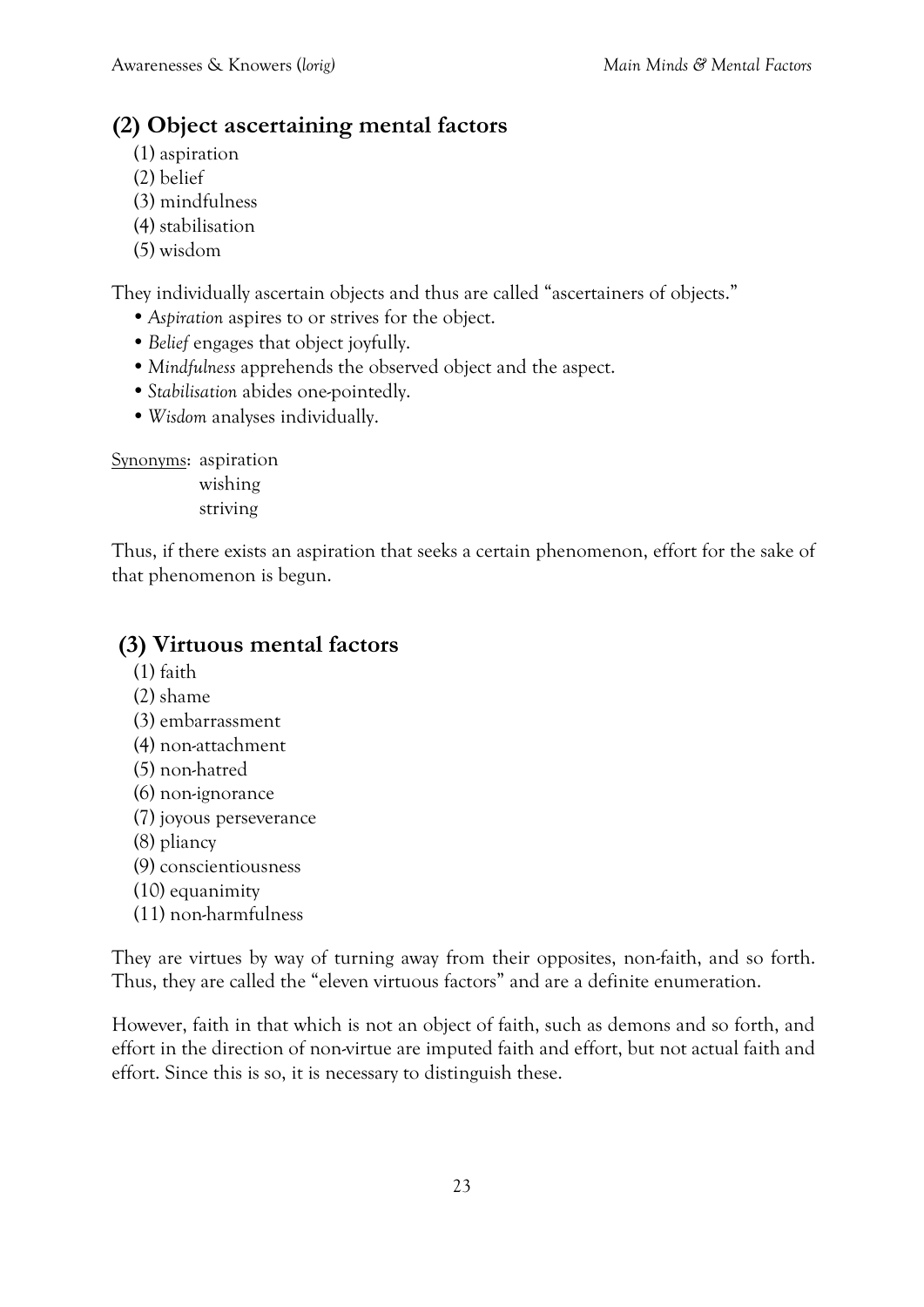## **(4) Root afflictions**

- (1) attachment
- (2) anger
- (3) pride
- (4) ignorance
- (5) afflicted doubt
- (6) afflicted view

They act as the root of both cyclic existence and the secondary afflictions, and thus are called "root afflictions."

Whatever is either attachment or ignorance is not necessarily a root affliction for these occurring in the continuum of an arya bodhisattva are not root afflictions because they are diminished in capacity, like poison overcame by medicine or mantra.

### **(5) Secondary afflictions**

| (1) belligerence  | $(11)$ non-shame           |
|-------------------|----------------------------|
| (2) resentment    | (12) non-embarrassment     |
| (3) concealment   | $(13)$ lethargy            |
| $(4)$ spite       | $(14)$ excitement          |
| $(5)$ jealousy    | $(15)$ non-faith           |
| (6) miserliness   | $(16)$ laziness            |
| $(7)$ deceit      | (17) non-conscientiousness |
| (8) dissimulation | (18) forgetfulness         |
| (9) haughtiness   | $(19)$ non-introspection   |
| (10) harmfulness  | (20) distraction           |

They arise from and are close to their causes, the root afflictions, and thus are called "secondary afflictions".

### **(6) Changeable mental factors**

- (1) sleep
- (2) regret
- (3) investigation
- (4) analysis

They can become any of the three, virtuous, non-virtuous or neutral, and thus are called "changeable". This is because such change can occur due to there being at the time of sleep faith or non-faith in the Three Jewels, for instance; or regret or non-regret for virtue and negativity, and so forth.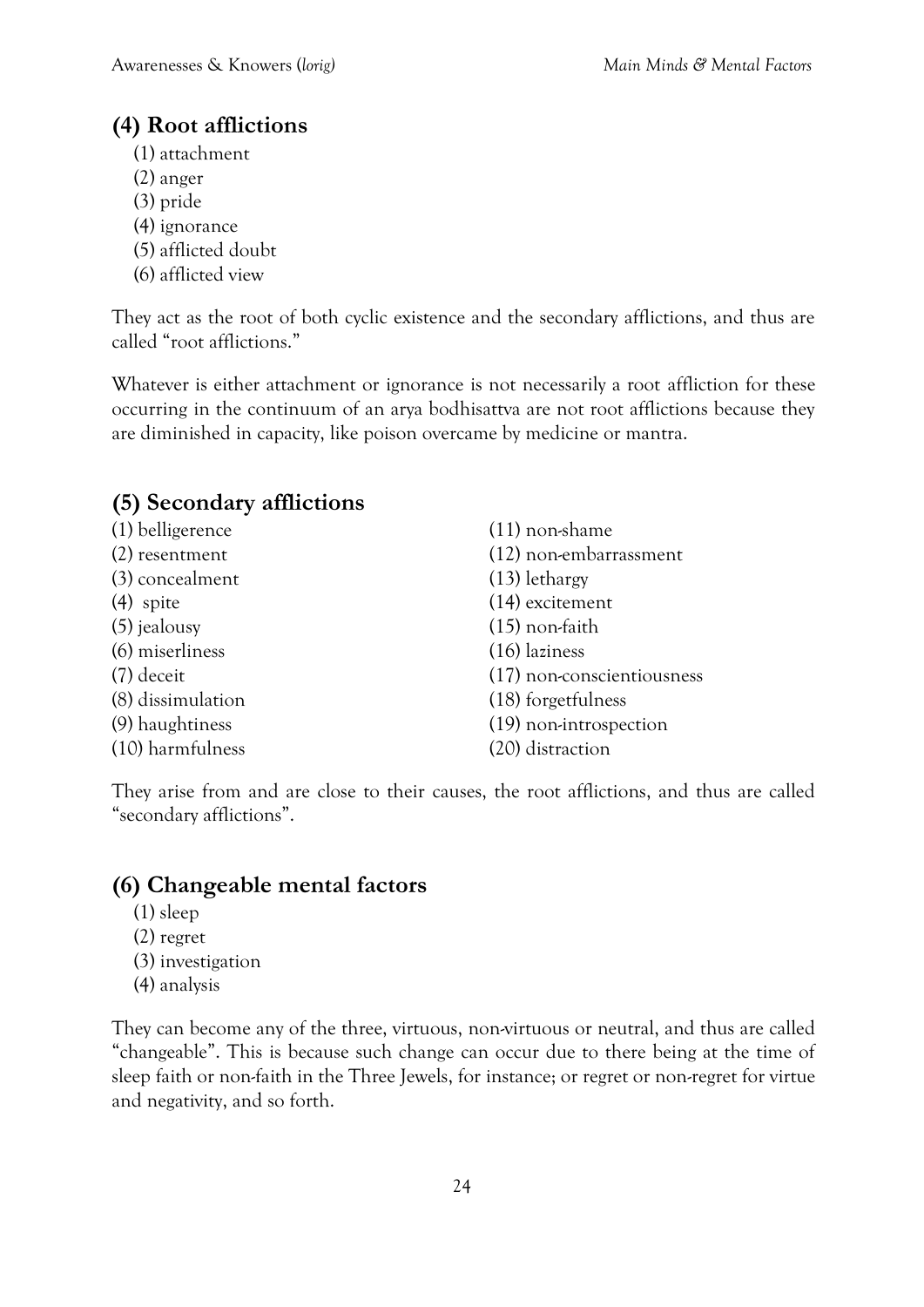# **(6) Ancillary: The Mode of Asserting Tenets**

- Vaibashikas [Great Exposition School],
- Sautrantika-Svatantrika Madhyamikas [Sutra-Autonomist Middle Way School], and
- Prasangika-Madhyamikas [Consequence Middle Way School]

assert that direct valid cognisers are limited to three because they do not assert selfknowing direct perceivers:

- (1) sense direct perceivers
- (2) mental direct perceivers
- (3) yogic direct perceivers
- Sautrantikas [Sutra School],
- Cittamatrins [Mind Only School], and
- Yogacara-Svatantrika Madhyamikas [Mind Only-Autonomist Middle Way School]

assert direct valid cognisers are limited to four:

- (1) sense direct perceivers
- (2) mental direct perceivers
- (3) self-knowing direct perceivers
- (4) yogic direct perceivers

The Sautrantikas assert that whatever is a direct perceiver is necessarily an unmistaken consciousness, but the Cittamatrins do not, for Cittamatrins assert that a sense direct perceiver in the continuum of an ordinary person apprehending a form is a mistaken consciousness.

Apply this similarly to the latter four sense direct perceivers – sense direct perceivers apprehending sounds, and so forth. The Yogacara-Svatantrika Madhyamikas have similar assertions.

The Sautrantikas assert that whatever is a direct perceiver is necessarily an unmistaken consciousness, for they assert that a sense direct perceiver in the continuum of an ordinary person apprehending a form is an unmistaken consciousness.

This is because they assert that a form is an external object in just the way that it appears to be one to a sense direct perceiver in the continuum of an ordinary person apprehending a form.

Sautrantikas and Cittamatrins, as well as Svatantrikas, assert that direct perceivers are necessarily non-conceptual, but Prasangikas do not. This is because there are many differences in the Prasangikas' mode of assertion:

- They assert "incontrovertible knower" to be the definition of valid cogniser.
- That subsequent cognisers are necessarily valid cognisers.
- That among direct valid cognisers there are both conceptual and non-conceptual consciousnesses; and so forth.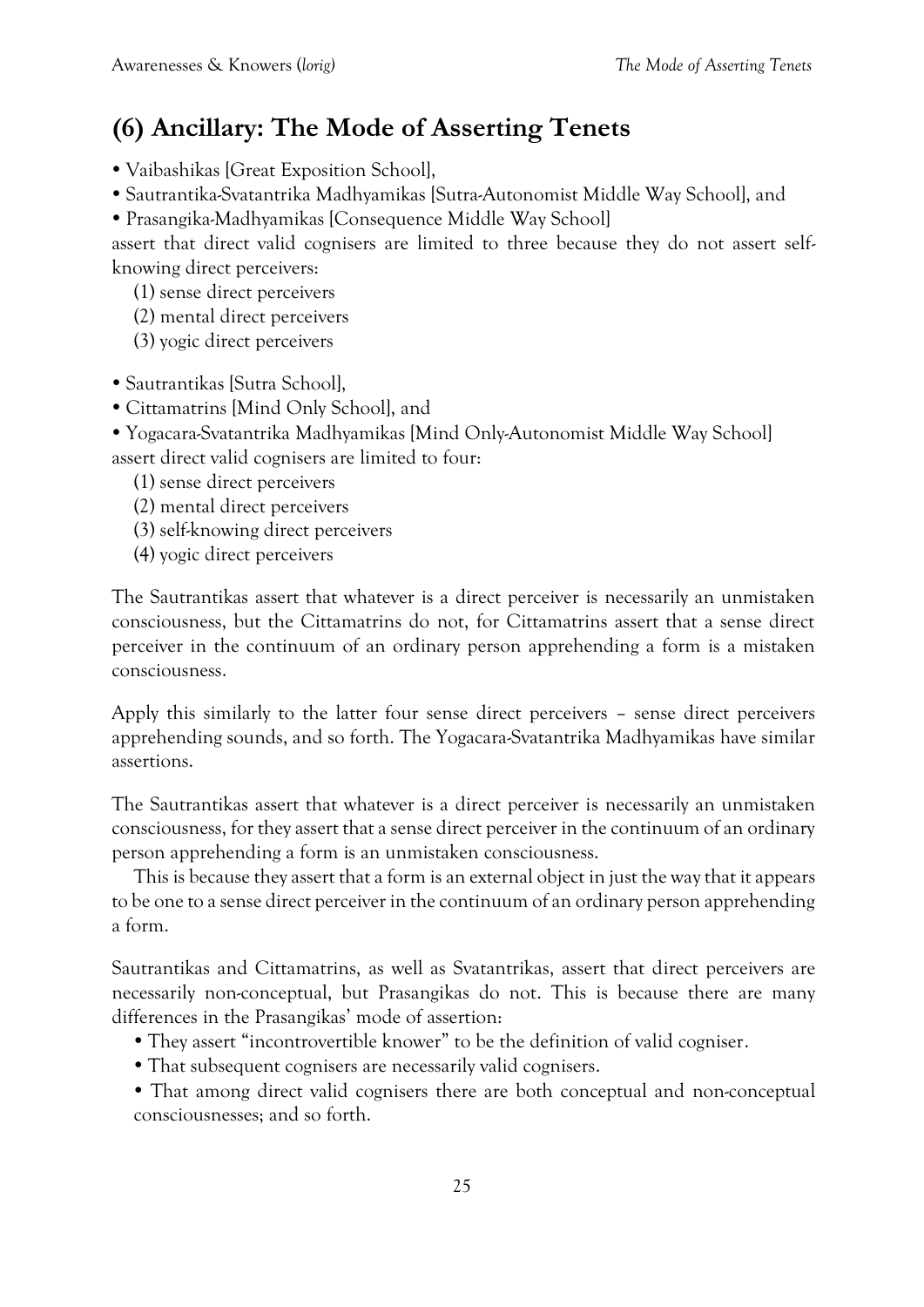According to Khedrup's *Ocean of Reasoning, Explanation of* (*Dharmakirti's*) *"Commentary on* (*Dignaga's*) *'Compendium on Valid Cognition'"*:

"Here [in Prasangika] the definition of "valid cogniser" is "that which is incontrovertible". Such is asserted in accordance with how it is posited in the world. In the world, without distinguishing new incontrovertibility, that which is incontrovertible in general is posited as a valid cogniser and thus it is clear that even subsequent cognisers that are induced by non-conceptual direct valid cognisers are asserted as valid cognisers. Because of this there are direct valid cognisers even among conceptual valid cognisers."

The order of the four direct perceivers must be just as it is, for Gendun Drup's *Ornament for Valid Reasoning*: *The General Meaning of* (*Dharmakirti's*) *"Commentary on* (*Dignaga's*) *'Compendium of Valid cognition'"* says,

"In what way is the order of the four direct perceivers definite? [Answer]: Since yogic direct perceivers exist only in the continuums of aryas, they are indicated last; since the other three [direct perceivers] exist in the continuums of both ordinary beings and aryas, they are indicated first. Moreover, within those [first three], the two other-knowers are indicated first because they are objects of experience; since self-knowers experience both of those, they are indicated last. Furthermore, between [the first two], sense direct perceivers are indicated first because they are causes [of mental direct perceivers] and mental direct perceivers are indicated last because they are effects."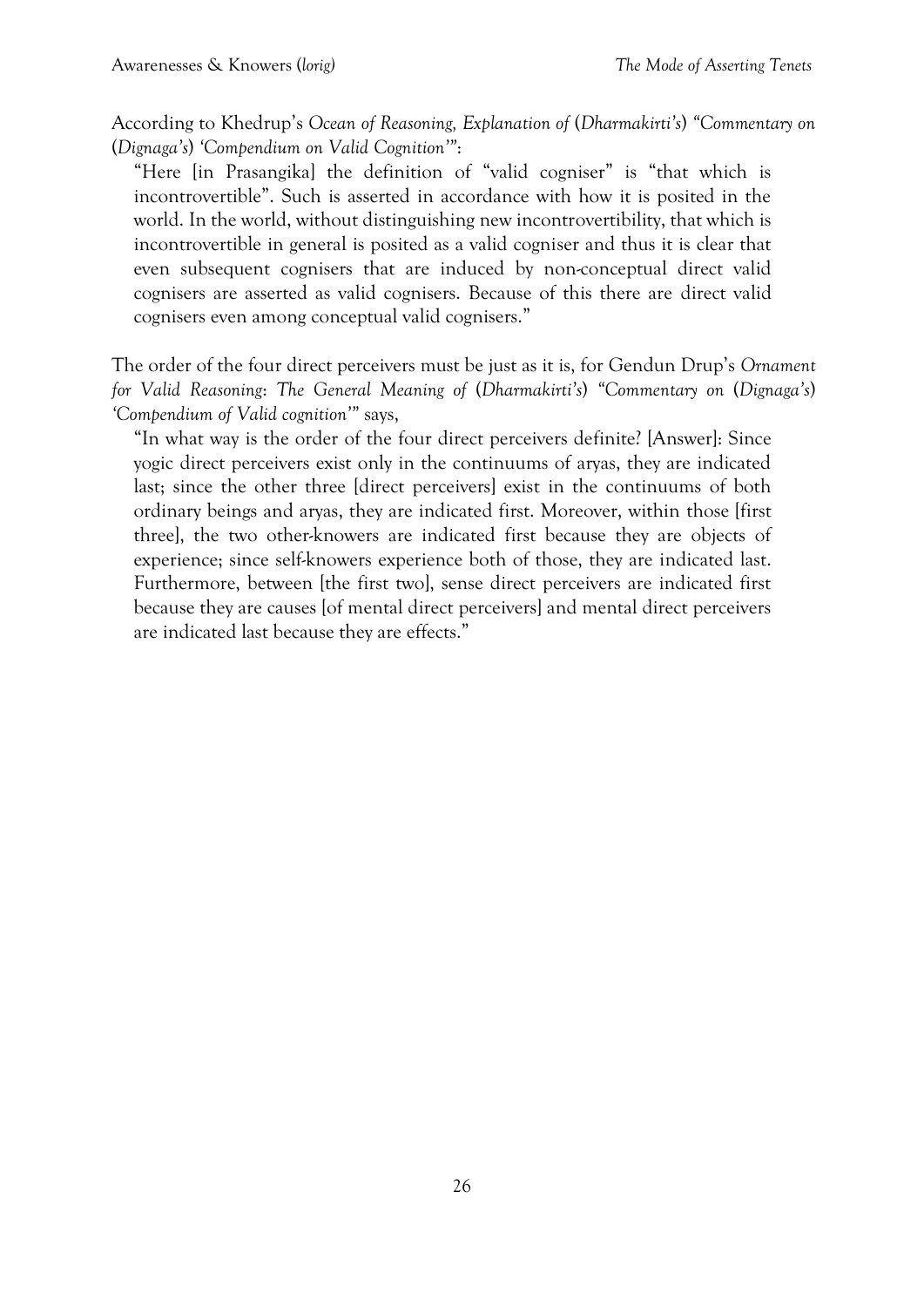# III. Expressive Sounds

Definition of an **expressive sound**:

An object of hearing that causes the understanding of its own object of expression through the force of terminology.

Divisions of expressive sounds:

- (1) names
- (2) phrases
- (3) letters

# **(1) Names**

Definition of something's being a **name**:

An object of hearing that causes understanding of its own meaning.

Divisions of names:

- (1) actual names
- (2) designated names

Definition of (1) the **actual name** of a certain object:

- That which is observed as the common basis of:
- being a term initially applied arbitrarily to that object and
- being the main name of that object.

Illustration of (1) An actual name is speech calling the king of beasts "lion."

Definition of (2) the **designated name** of a certain object:

That which is observed as a common basis of:

- being a term later applied to that object and
- being a secondary name of that object.

Divisions of (2) designated names:

(2.1) names designated by reason of similarity

(2.2) names designated by reason of relationship

Illustration of (2.1) A name designated by reason of similarity is speech calling a brahmin's son who has a big mouth and pug nose a lion. This is because Dharmakirti's *"Commentary on (Dignaga's) 'Compendium on Valid Cognition'"* says,

"Calling the son of a brahman 'lion' in this way exists also in the world."